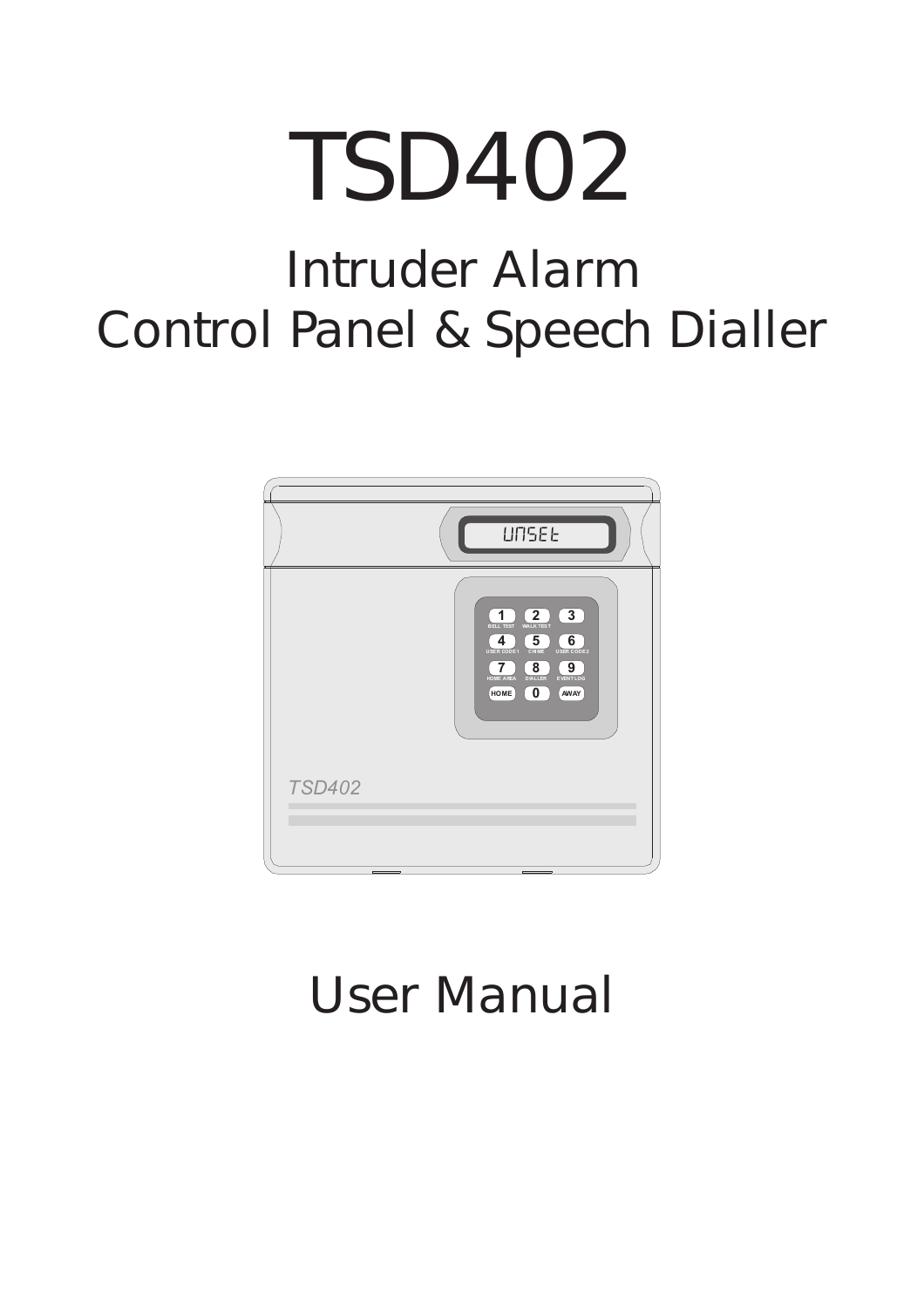# **Contents**

# **Overview**

# Op[erating the System](#page-3-0)

# Us[er Options](#page-7-0)

# Re[mote Keypads](#page-25-0)

# Tro[ubleshooting](#page-27-0)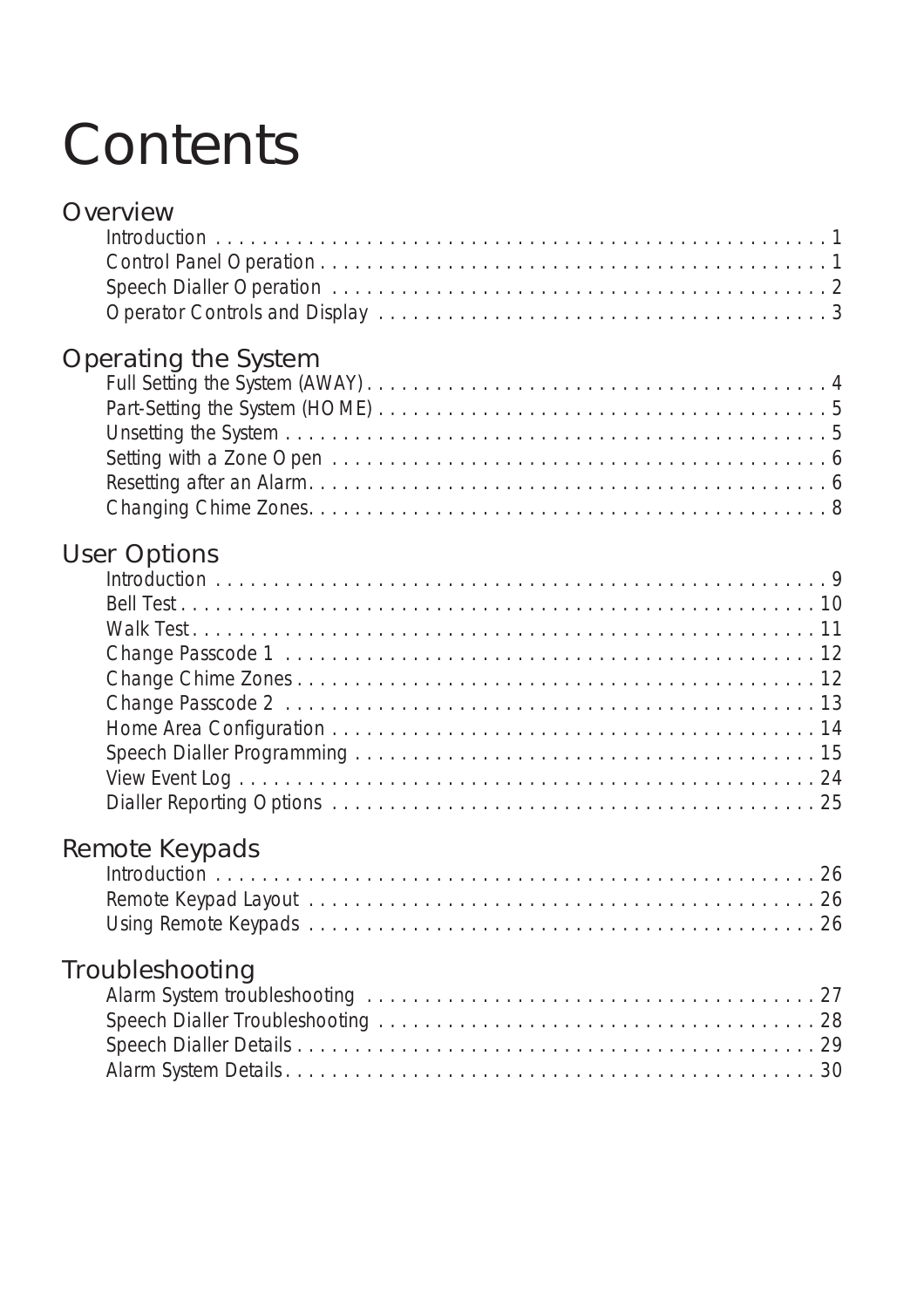# <span id="page-2-0"></span>**Overview**

## **Introduction**

The TSD402 is a 5 zone (+ Final Exit) control panel with an integral Speech Dialler. It is ideally suited for domestic and small commercial installations which require additional security through the communication of audio alarm messages over the telephone line.

## Control Panel Operation

Operation and programming is carried out from the tactile rubber keypad on the control panel in conjunction with the 16 character Liquid Crystal Display (LCD).

The TSD402 incorporates a 3 button set facility which simplifies the setting and part setting of the system for user. When the user wishes to full set the system, they simply enter the first 2 digits of their passcode followed by the AWAY key. To part set the system, they simply enter the first 2 digits of their passcode followed by the HOME key. When unsetting the system the user must enter all 4 digits of the passcode.

There are three passcodes which allow different access levels to the system:

| <b>Engineer Passcode</b> | - This passcode allows the installation engineer access to the engineer<br>programming menu. It will be used by the installation company to<br>configure and test your system.                                                                            |
|--------------------------|-----------------------------------------------------------------------------------------------------------------------------------------------------------------------------------------------------------------------------------------------------------|
| User 1                   | - This passcode allows the user to access the `User Options' menu as<br>well as setting and unsetting the system. The `User Options' menu<br>allows system testing, passcode defining/changing, part-set<br>configuration and Speech Dialler programming. |
| User 2                   | - This passcode allows the user to only set/part-set and unset the<br>system.                                                                                                                                                                             |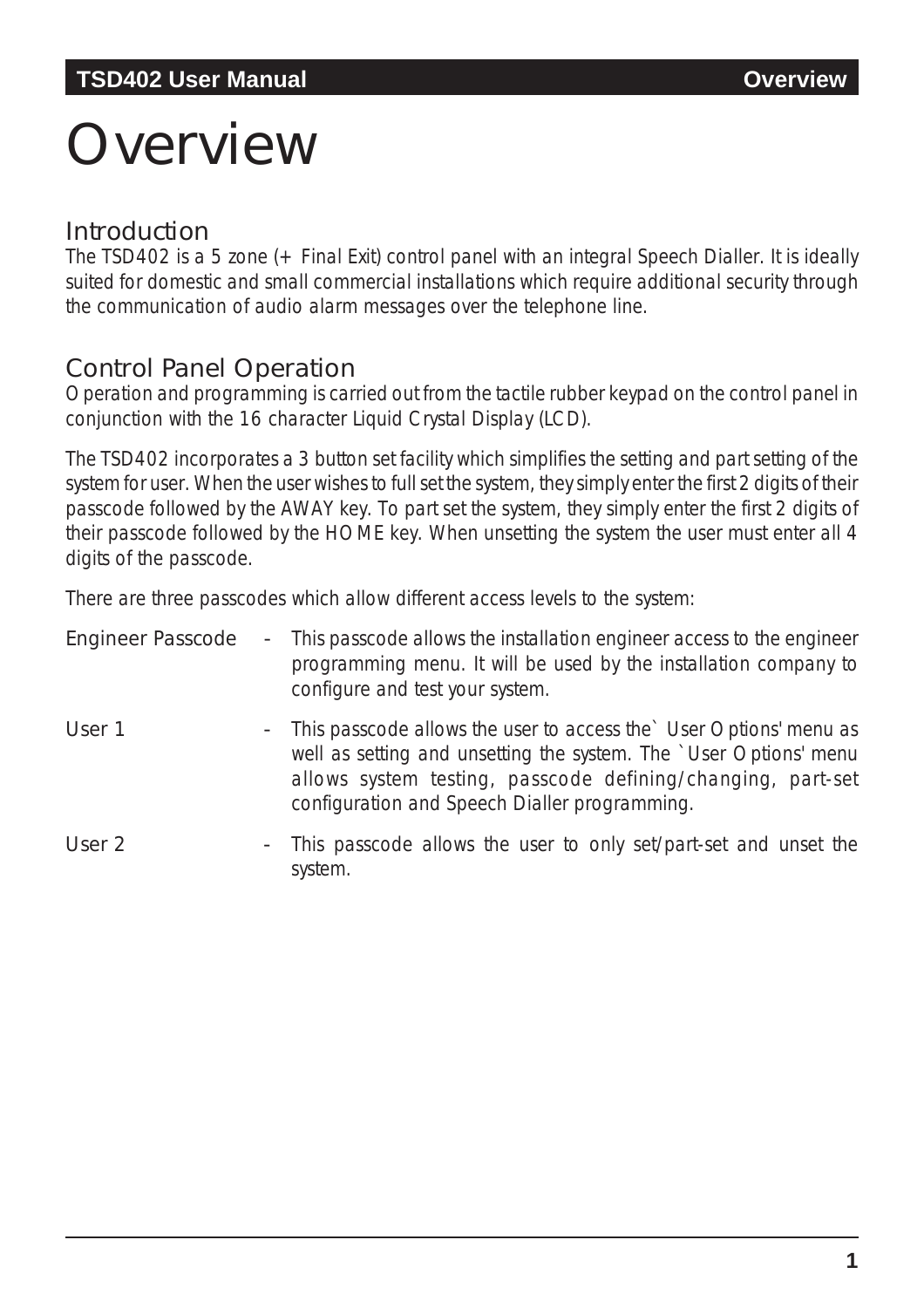### <span id="page-3-0"></span>Speech Dialler Operation

The speech dialler may be configured by the engineer to trigger on FIRE, P.A. or ALARM activations for both the Away set and Home set. In addition to alarm triggers provided internally from the control panel, there are 3 auxiliary inputs which may be used by other devices to trigger the speech dialler independently from that of the control panel.

- **Telephone Numbers** The TSD402 stores up to three different telephone numbers. Each numbers may be up to 16 digits long and are simply programmed using the text display and keypad on the unit. The unit is compatible with most PABX systems that require a pause or wait for secondary dial tone. *Note: The Emergency Service numbers (999 &112) cannot be programmed into the unit.*
- Messages The TSD402 has a built-in microphone and speaker so that phrases can be recorded and replayed directly from the unit. A message is formed by combining a common phrase (0) and one of the alarm phrases (F, P or A). When the out-going call is answered the unit plays the common phrase (0) and one of the three alarm phrases F, P or A. Phrase 0 states the name and address of the user and phrases F, P and A relate to the alarm type (FIRE ,PA, ALARM). There is 60 seconds of recording time available for phrases and each phrase can be any length as long as the total does not exceed 60 seconds. For example, the `Common Phrase' may be 12 seconds, `Phrase F' 5 seconds, `Phrase P' 8 seconds and `Phrase A' 7 seconds.
- Reporting Options Each alarm type (F, P or A) may be programmed to report only to selected telephone numbers. For example the Fire activation may be programmed to report to all three telephone numbers, whereas the Alarm activation may be programmed to report only to telephone numbers 1 and 3 etc.
- Call Acknowledgement When the call is answered, the message is played. At the end of the message the unit sends an audible `bleep' which must be answered within 2 seconds using the tone generated by pressing the number [8] button on a touch-tone telephone. On hearing the [8] tone the unit immediately sends a second `bleep' which must be answered in the same way. If successful, a multi-tone confirmation signal is then heard, if not then the message is repeated with the acknowledgement `bleeps' again. If the call is not acknowledged at the end of the fifth play of the message the unit abandon that call and attempts the next telephone number. This procedure is repeated three times in sequence for all three telephone numbers. If no acknowledgement has been received then the speech dialler shuts down.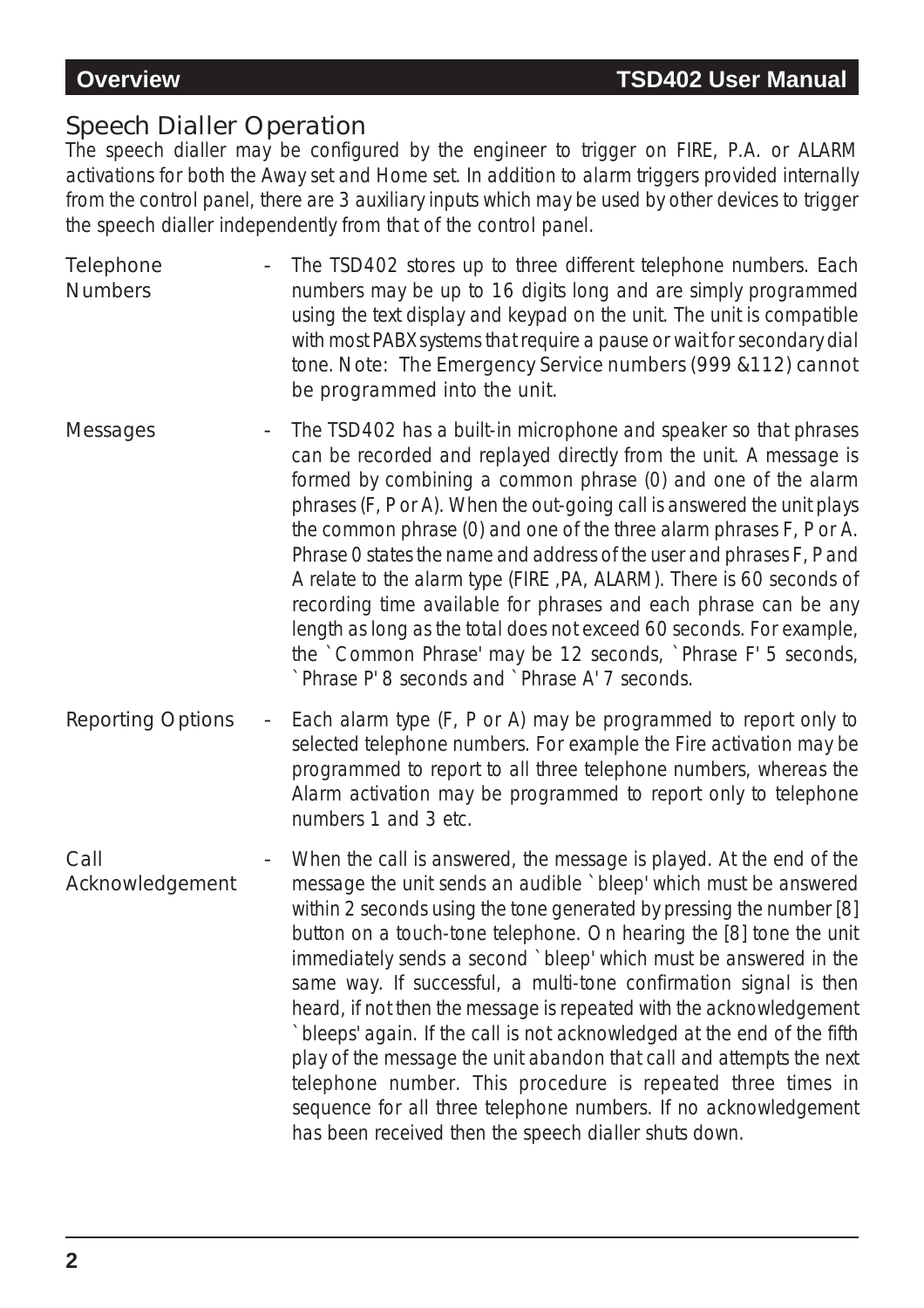- <span id="page-4-0"></span>Acknowledgement **Options** The TSD402 may be programmed to stop dialling after the first call has been acknowledged or when two, or three have been acknowledged. The acknowledgement may also be disabled altogether, when the speech dialler is used in this mode it dials the first telephone number and providing the call is answered it plays the message and shuts down. If the call is not answered it dials the second telephone number.
- Aborting a Call If the system is accidentally triggered the speech dialler is automatically shut down when a valid user passcode is entered.

# Operator Controls and Display

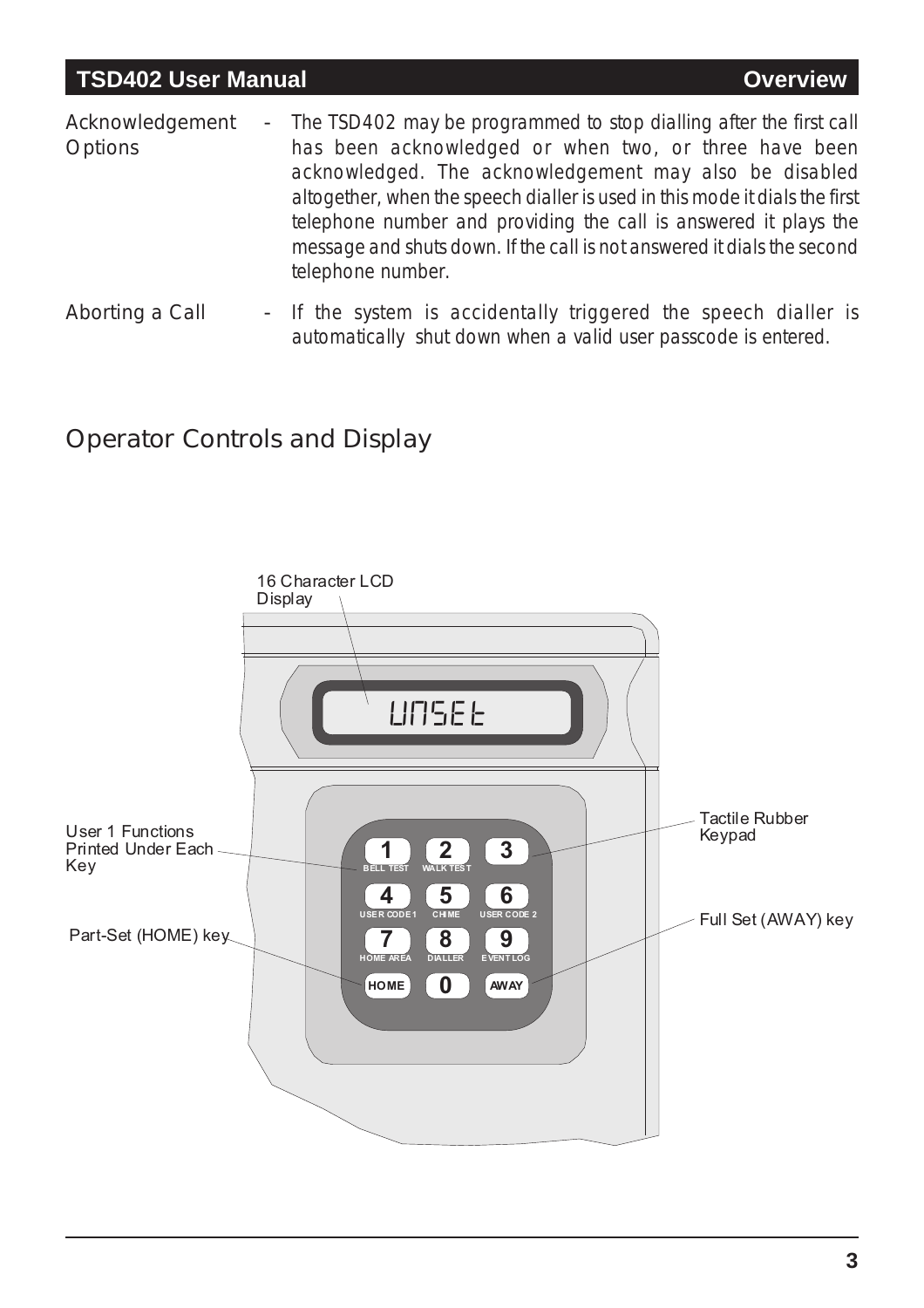# <span id="page-5-0"></span>Operating the System

## Full Setting the System (AWAY)

Before attempting to fully set the system, the risk of false alarms can be reduced by ensuring that all detectors are unobstructed and any doors, windows etc. are properly secured.



\* If the installation company has configured your system to set using the Final Exit zone (normally the front door). The display will show:  $\cdot$  USE F.E. FOULE E ' and the system will set when the Final Exit zone is opened then closed.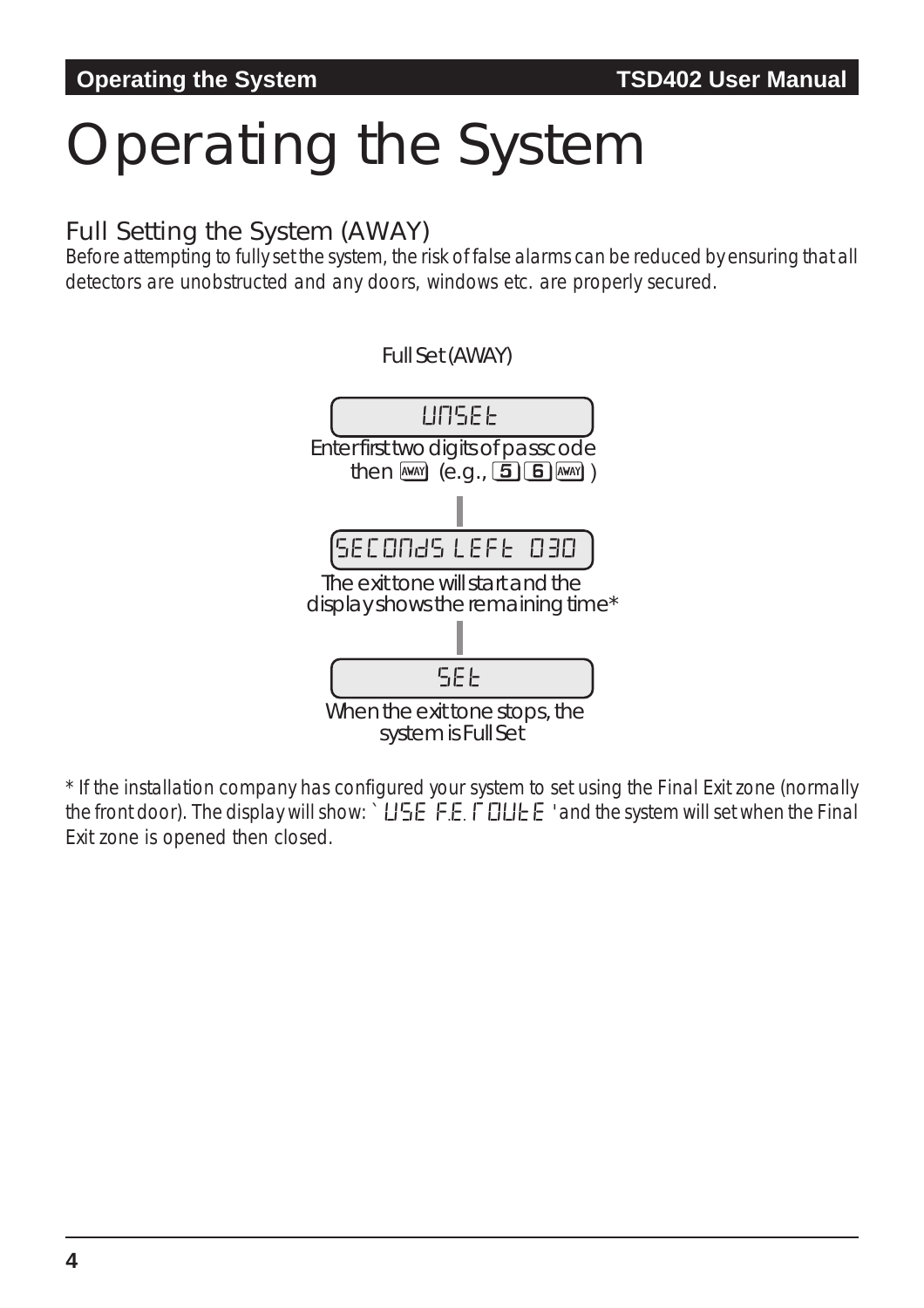# <span id="page-6-0"></span>Part-Setting the System (HOME)

The system may have been programmed to allow you to have part of the system `set' while other areas are `off'. Before attempting to part-set the system, the risk of false alarms can be reduced by ensuring that all detectors are unobstructed and any doors, windows etc. are properly secured.



\* During the part-set exit the internal sounder is switched off.

# Unsetting the System



If the entry time is exceeded an alarm is generated from the internal sounders and the count down entry timer is re-started. If at the end of the second count down the system has not been unset a full alarm condition will occur (internal / external sounders and speech dialler activation).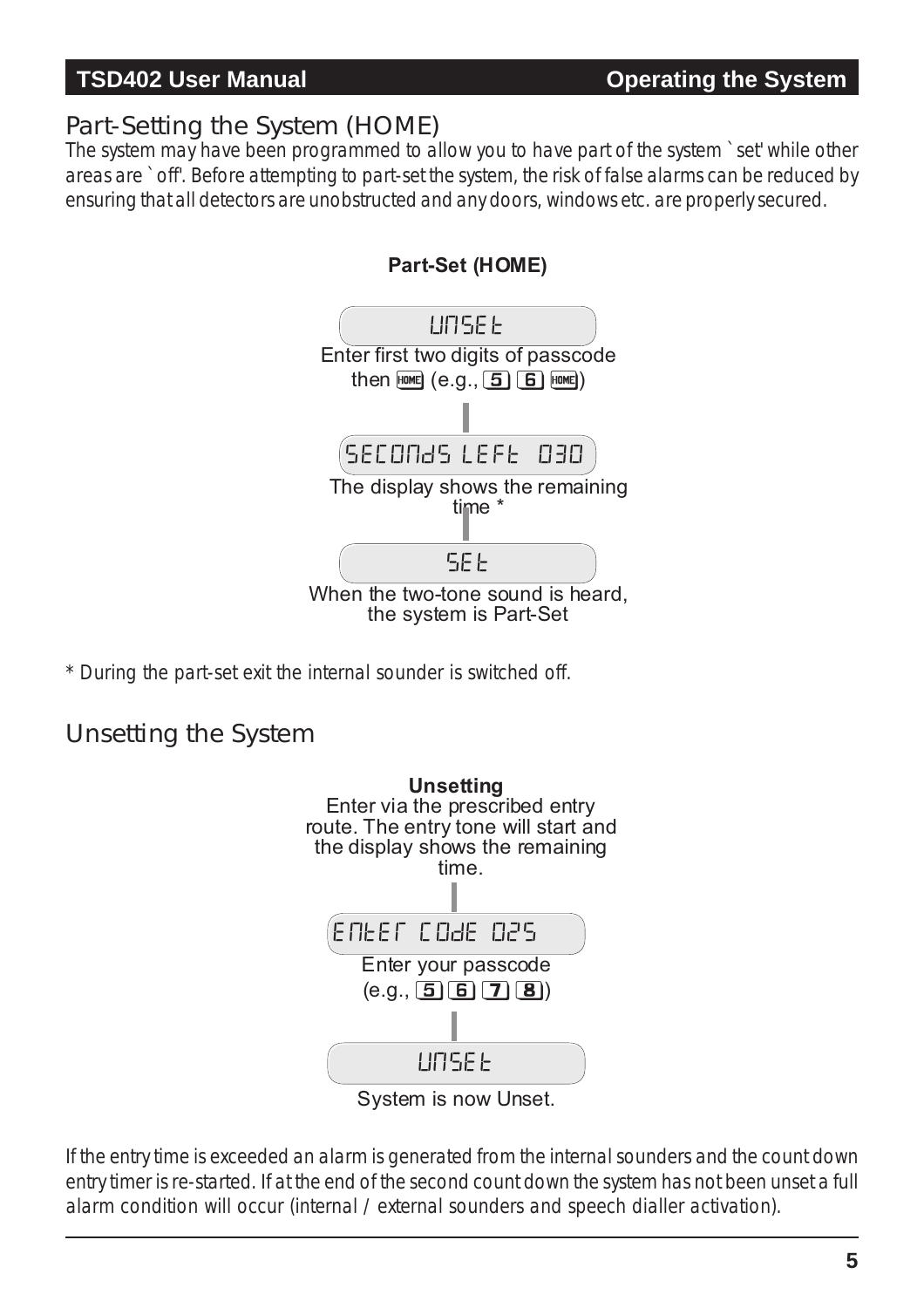#### <span id="page-7-0"></span>**Operating the System TSD402 User Manual**

#### Setting with a Zone Open

If an attempt is made to set or part-set the system with one or more zones open, e.g., a door left open or detector still active etc. The sounder will give an interrupted tone and the display will indicate the zone circuits that are in fault.



\* If the passcode is not entered before the exit timer expires, the system will initiate an internal alarm and if fitted the external strobe light will operate.

### Resetting after an Alarm

If an alarm has occurred during the set or part-set condition, the display will indicate the first detection zone that was activated when the user unsets the system. Once the cause of the alarm has been established the system must be reset. Your system will have been configured by the installation company to reset by one of the following methods:

| User Reset |  | This allows the users to reset the system following an alarm activation. |
|------------|--|--------------------------------------------------------------------------|
|------------|--|--------------------------------------------------------------------------|

- Engineer Reset This requires an engineer to attend site and reset your system following an alarm activation.
- Remote Reset This feature allows user 1 to reset the system following an alarm activation. The user is required to contact the installation company and quote a `Reset Code', this in turn is entered into a code generator and a unique `Remote Reset Code' is generated. On entering this code at the control panel, the system resets.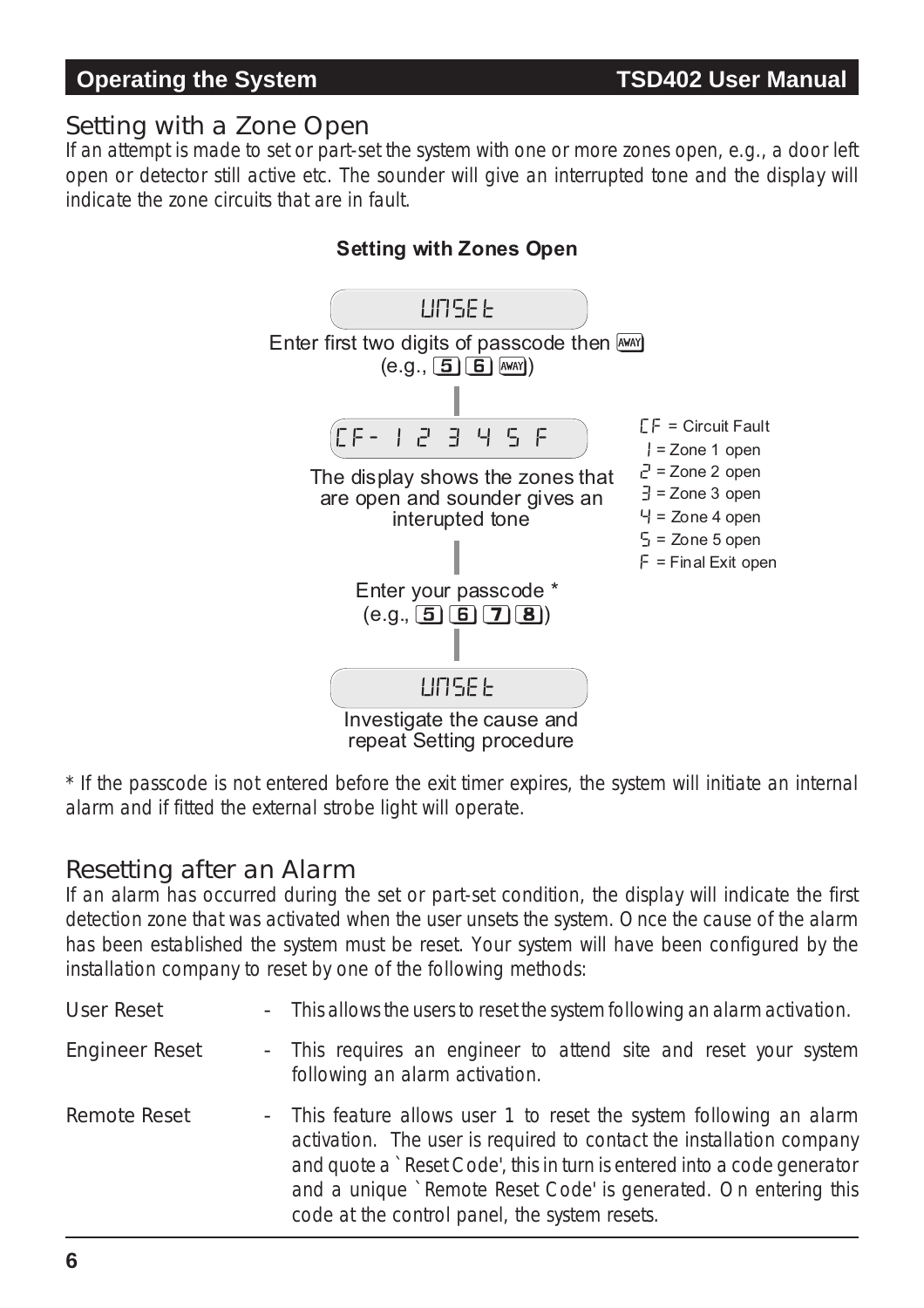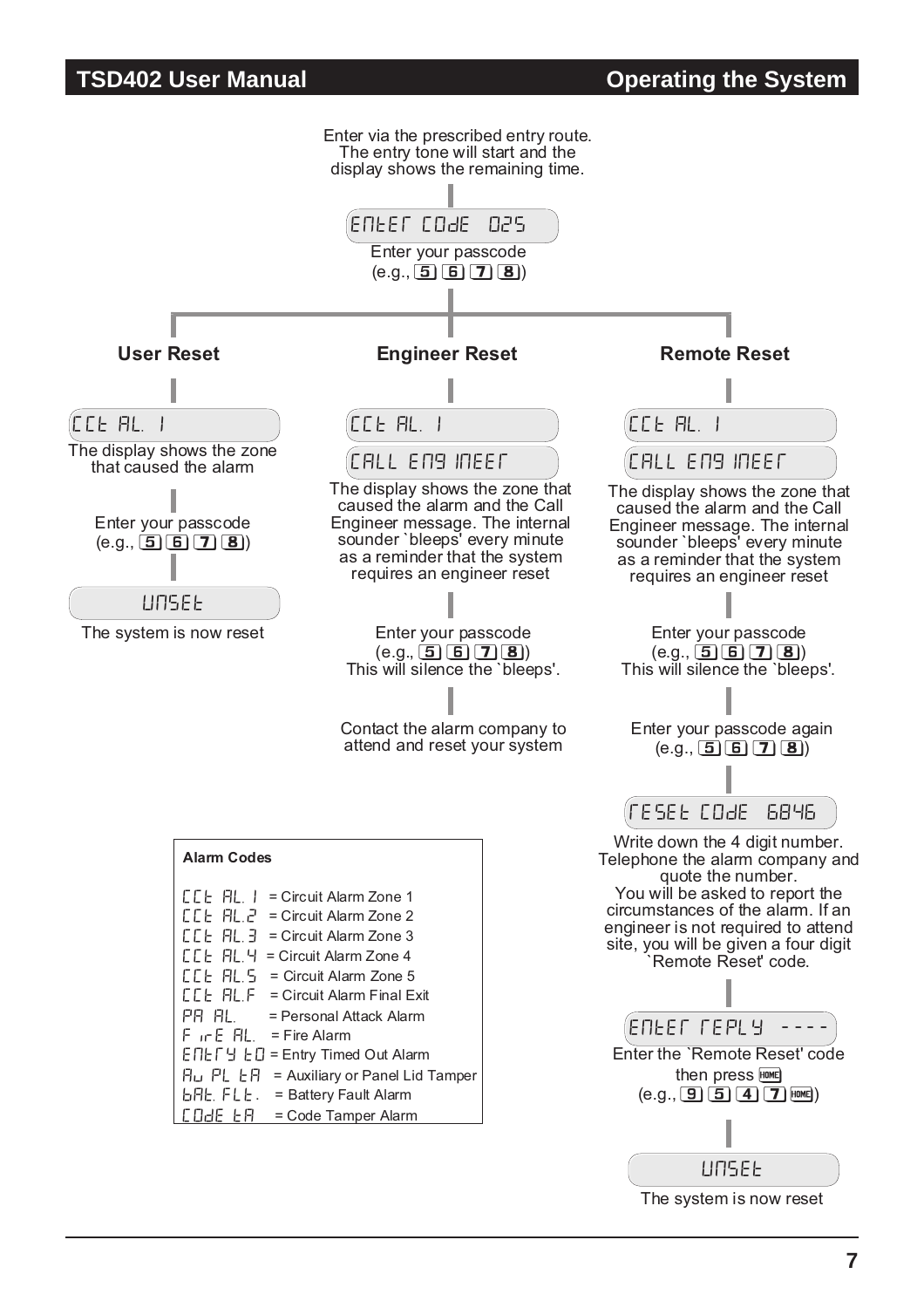## <span id="page-9-0"></span>Changing Chime Zones

When a zone is programmed as `Chime' it will generate a two-tone sound from the internal sounders when activated during the unset or part-set condition. This may be used as a courtesy warning for a door being opened e.g., front or back door, or shop entrance door etc.

The zones that `Chime' may be selected by user 1 from the `User Options' menu *(see User Options*) or by anyone using the `Quick Chime' setting procedure as shown below:

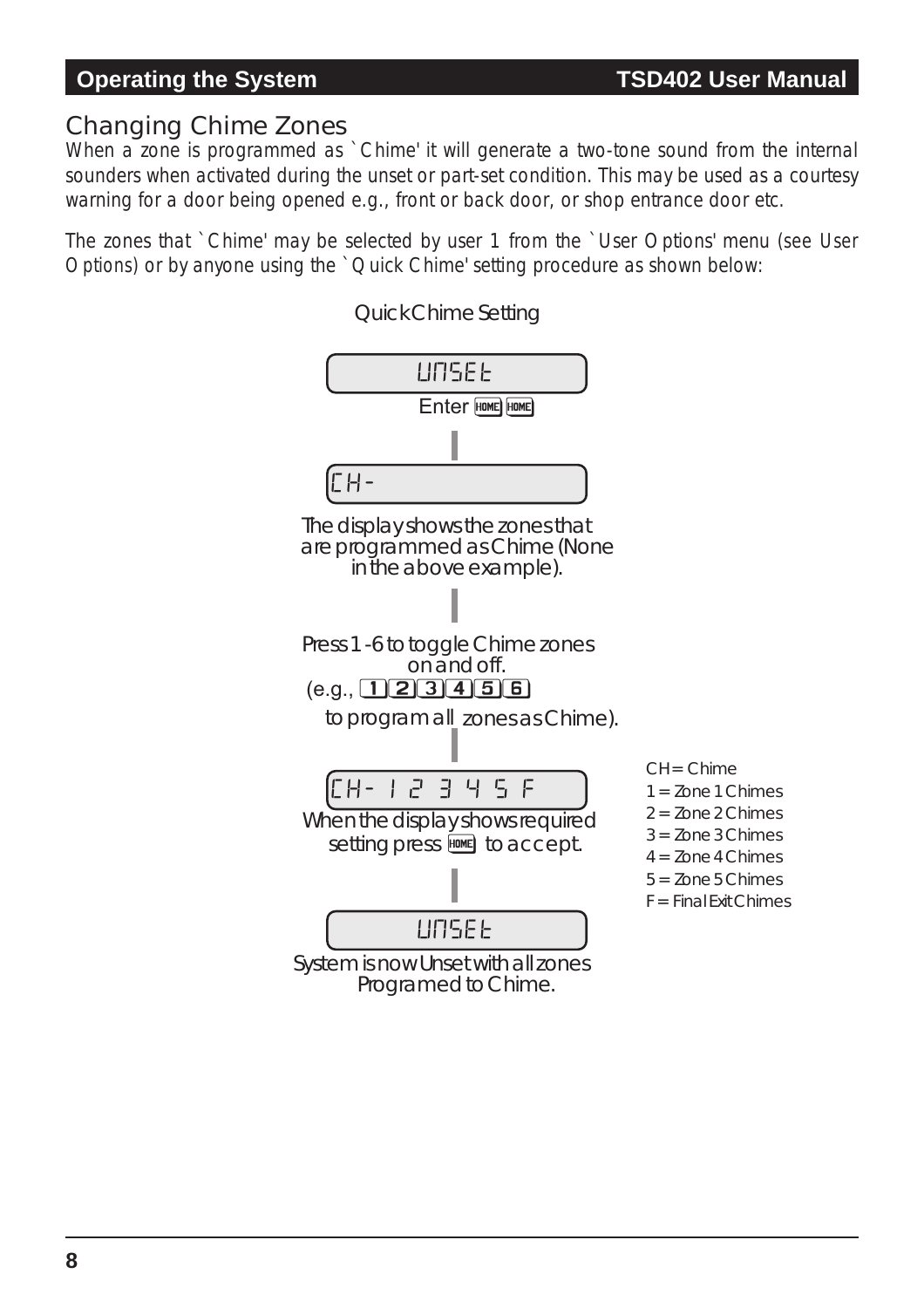# <span id="page-10-0"></span>User Options

### Introduction

The `User 1' passcode has the option to access the `User Options' menu, this menu allows the user to test the system, change passcodes, change Home area configuration, view the event log and program the speech dialler.

To aid user programming, a brief description of each menu function has been printed underneath each number key. The figure below shows the structure of the `User Options' menu. When a function is selected and completed the system will return to the unset condition.



**User Options Menu**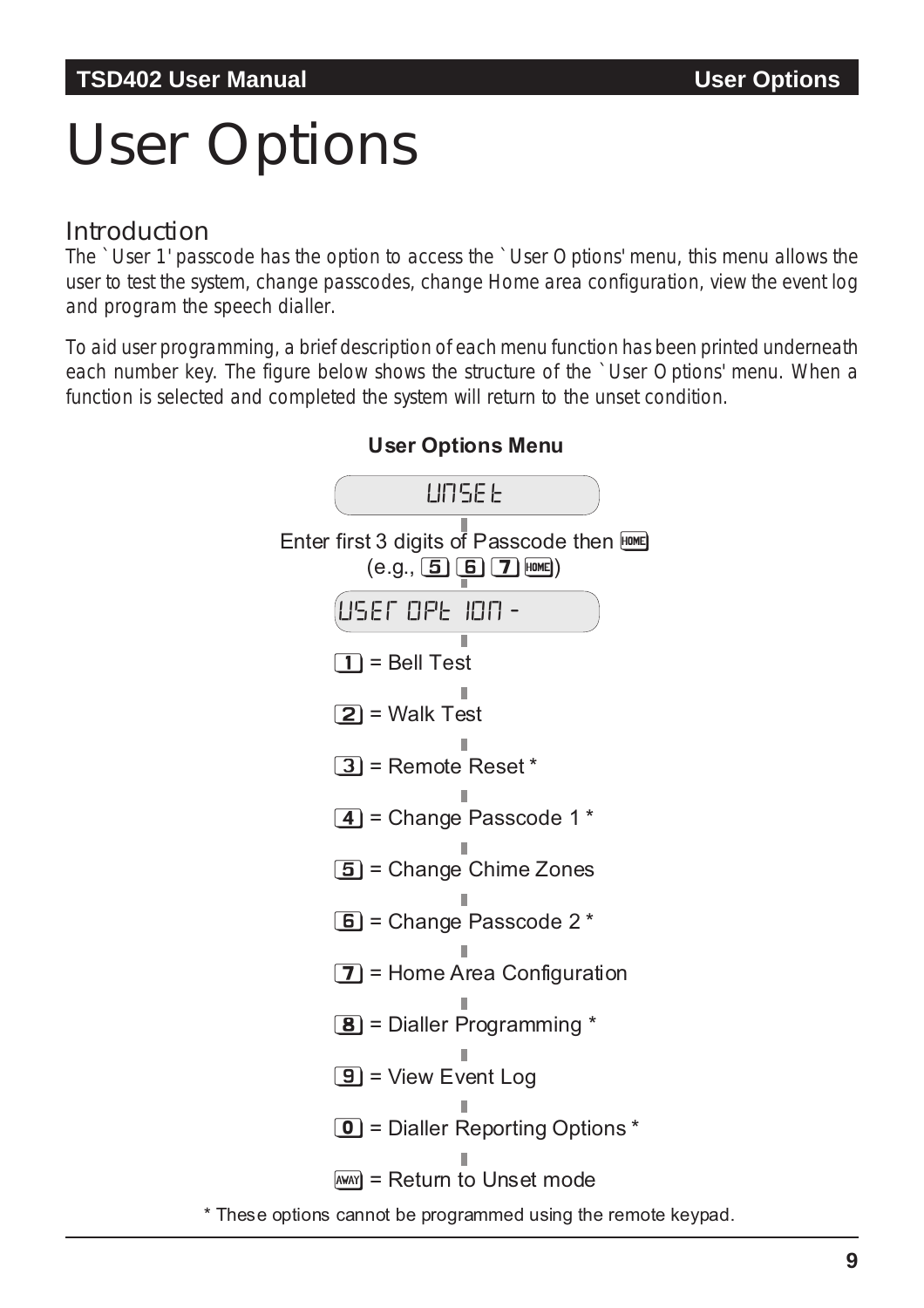# <span id="page-11-0"></span>Bell Test (key  $\Box$ )

This option allows the internal sounders, external sounders and external strobe lights to be tested by user 1. When selected each device will operate in sequence for 9 seconds, as each device is switched on the display will count down the remaining on time.

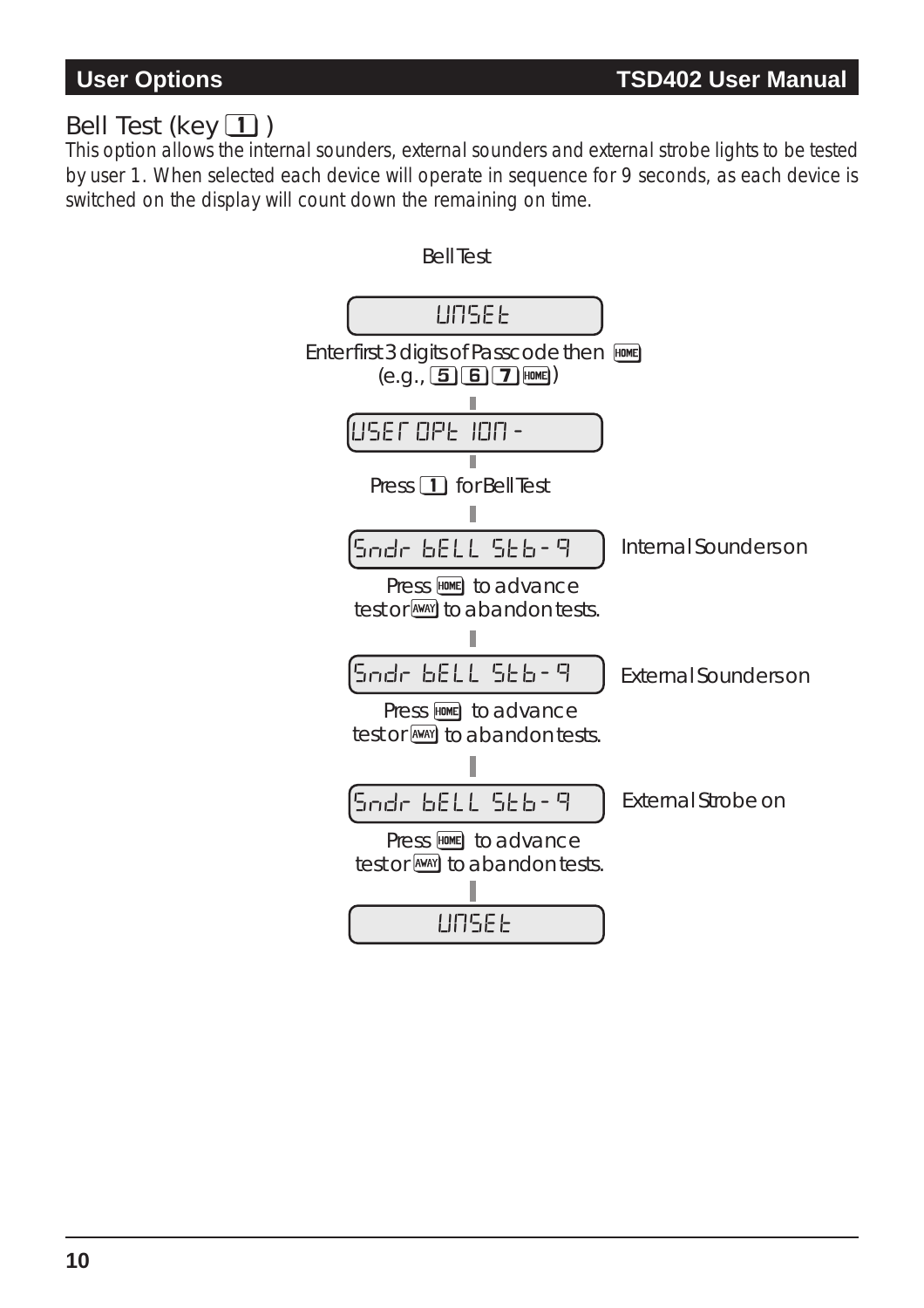# <span id="page-12-0"></span>Walk Test (key  $\boxed{2}$ )

The Walk Test option allows user 1 to test the function of all detection zones without causing an alarm. As each zone is activated the zone number is displayed and the internal sounders generate a two-tone sound. When the zone is deactivated the sounder will stop, but the display will latch the activated zone.



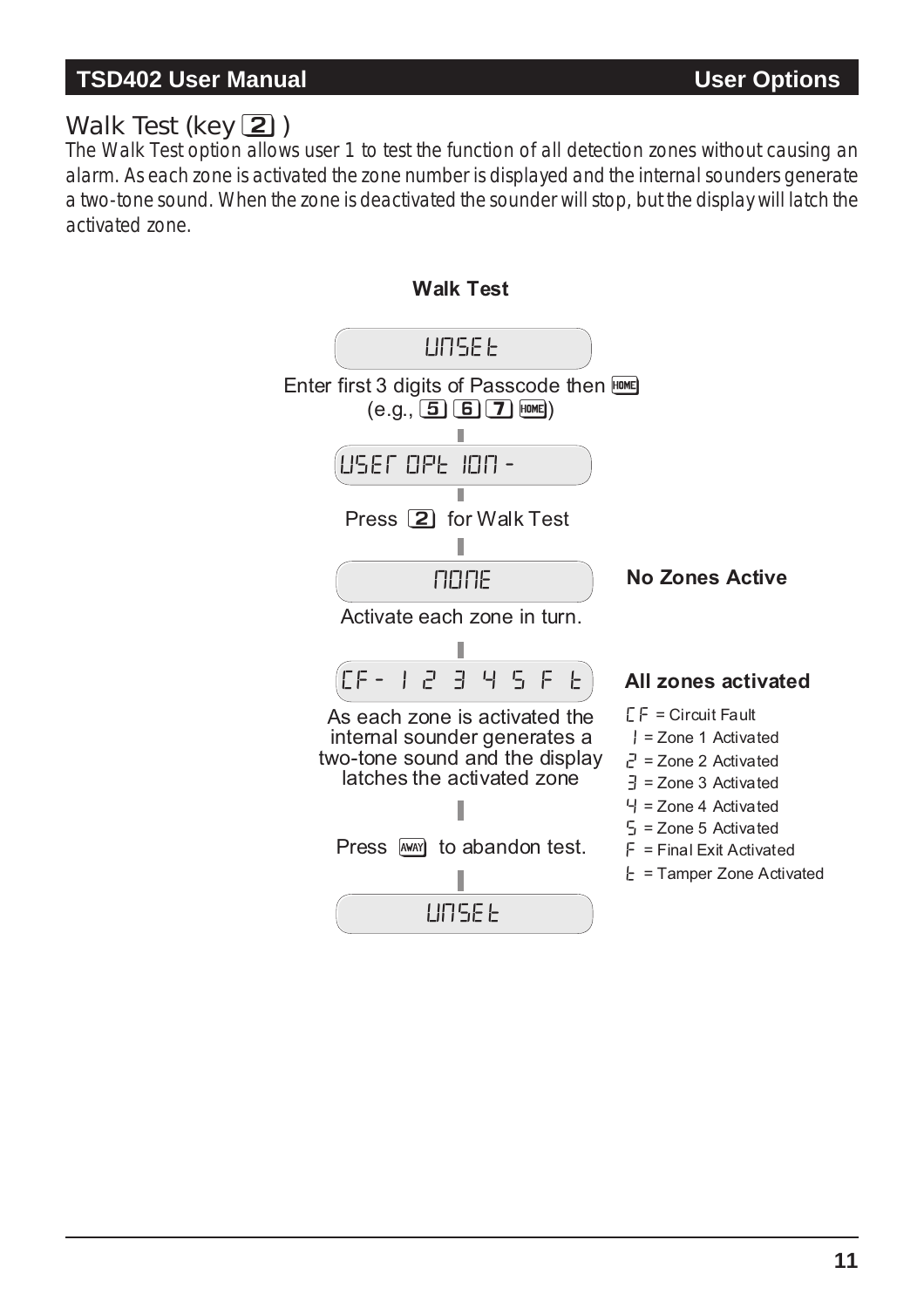### <span id="page-13-0"></span>Change Passcode 1 (key  $\boxed{4}$ )

This option allows `User 1' to change their own passcode, normally when the system is handed over to you from the alarm company, the `User 1' passcode will be set to 5678.



<sup>A</sup> two-sound indicates acceptance, <sup>a</sup> single low tone indicates that the Repeat again trying a different four digit number.

## Change Chime Zones (key  $\boxed{5}$ )

This option allows `User 1' to change the zones that `Chime'. Once this option is selected from `User Option menu' the procedure for changing `Chime' zones is the same as the `Quick Chime' procedure described on page 8.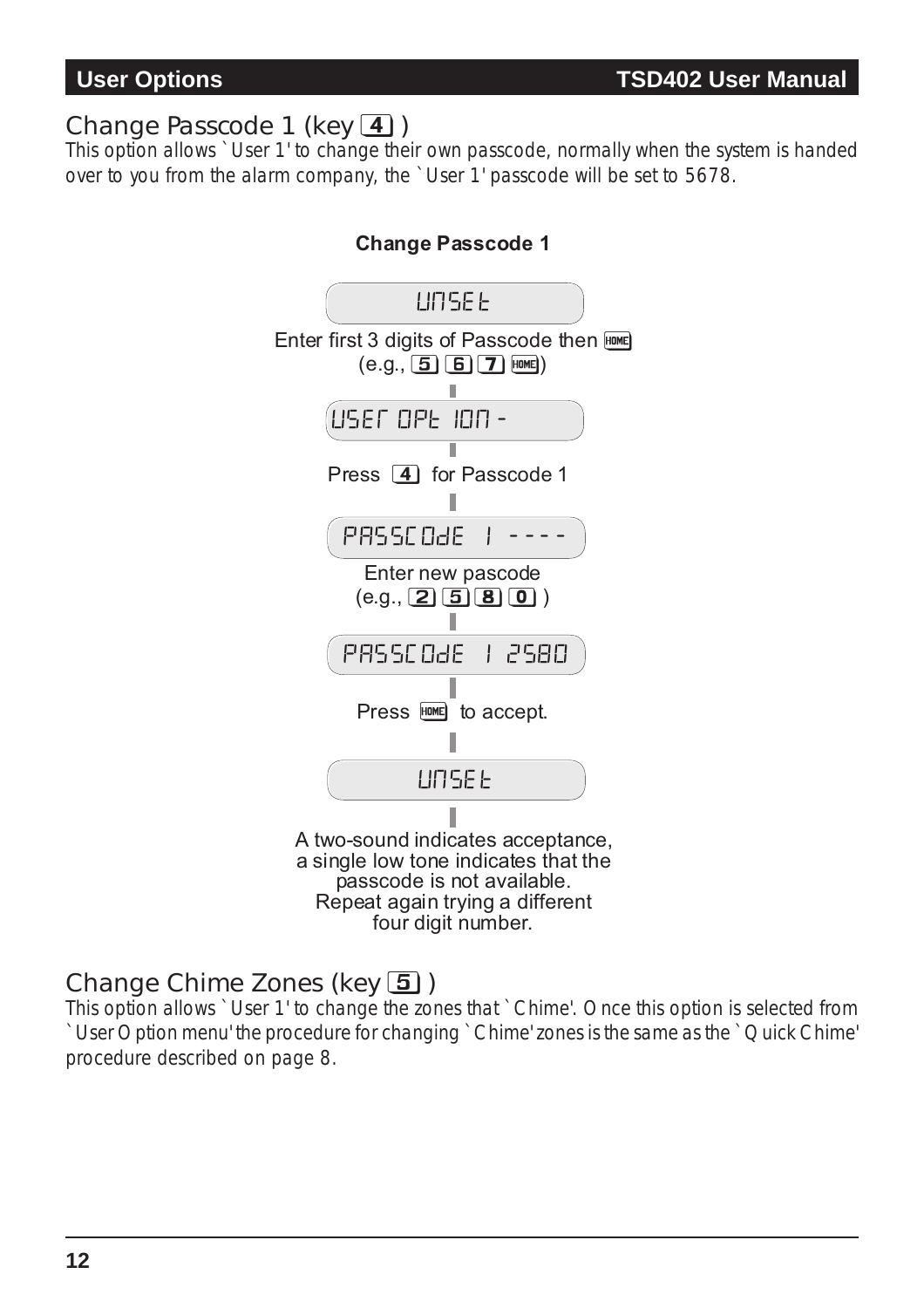## <span id="page-14-0"></span>Change Passcode 2 (key 6)

This option allows `User 1' to change the second user passcode.



Repeat again trying a different four digit number.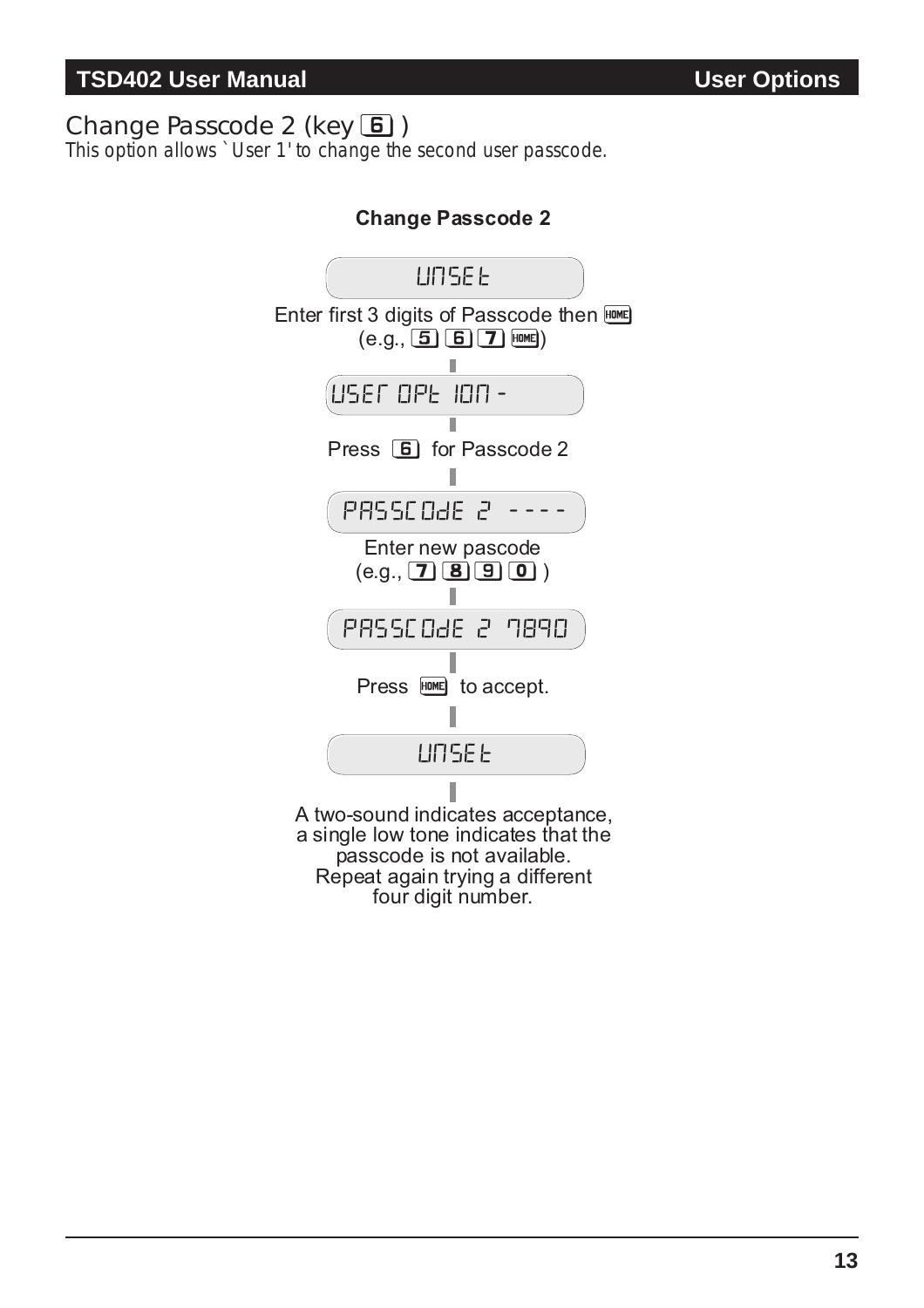# <span id="page-15-0"></span>Home Area Configuration (key  $\boxed{7}$ )

This option allows `User 1' to select which zones will be omitted when the part-set (HOME) is selected. Only zones that are programmed by the alarm company as `Night' or `Access' may be omitted.

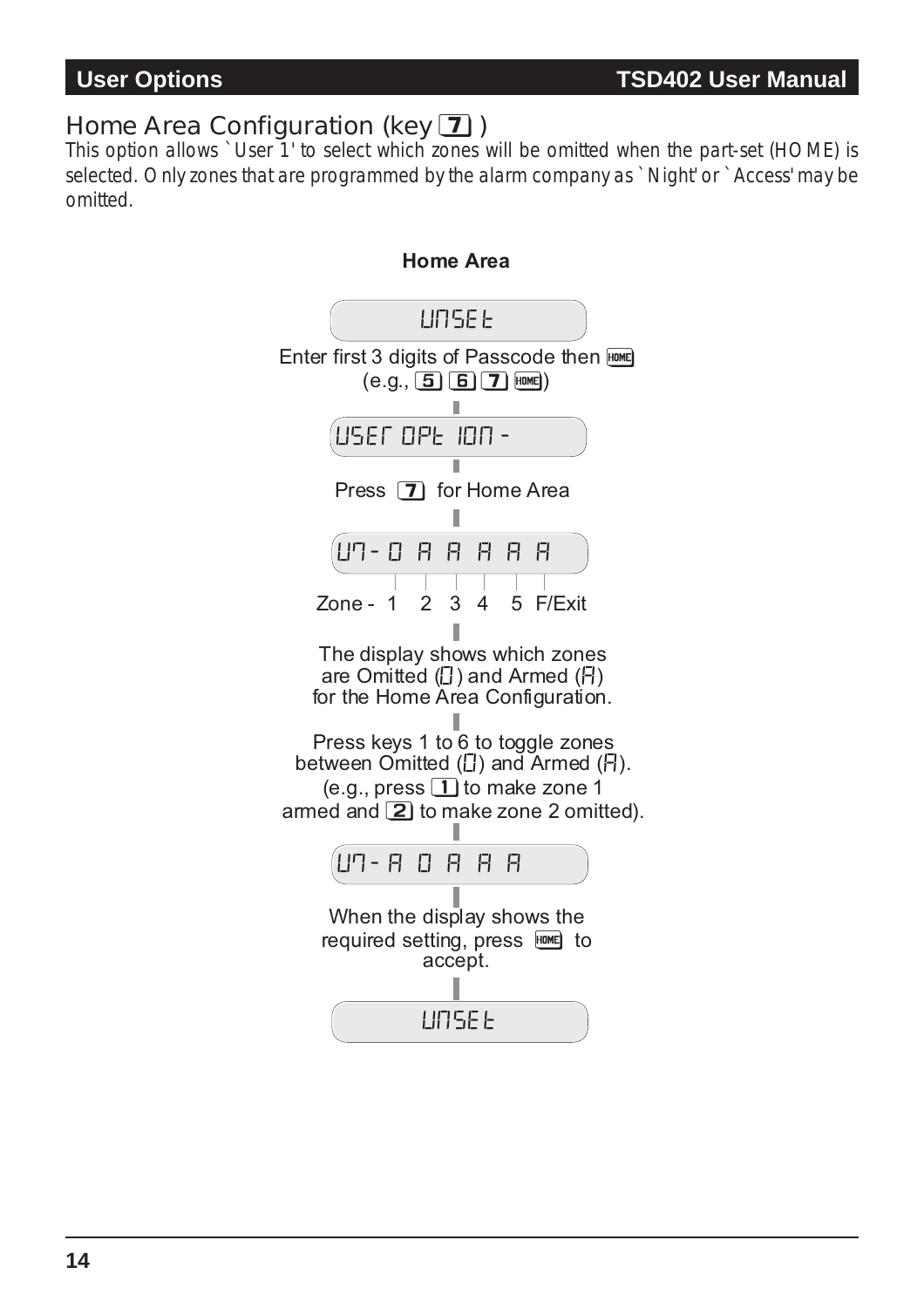### <span id="page-16-0"></span>**TSD402 User Manual User Options**

# Speech Dialler Programming (key **8**)

This option allows `User 1' to program the speech dialler options. When this option is selected the system will stay in the `Speech Dialler' programming menu until the `User 1' passcode is entered. The figure below shows the basic menu structure.

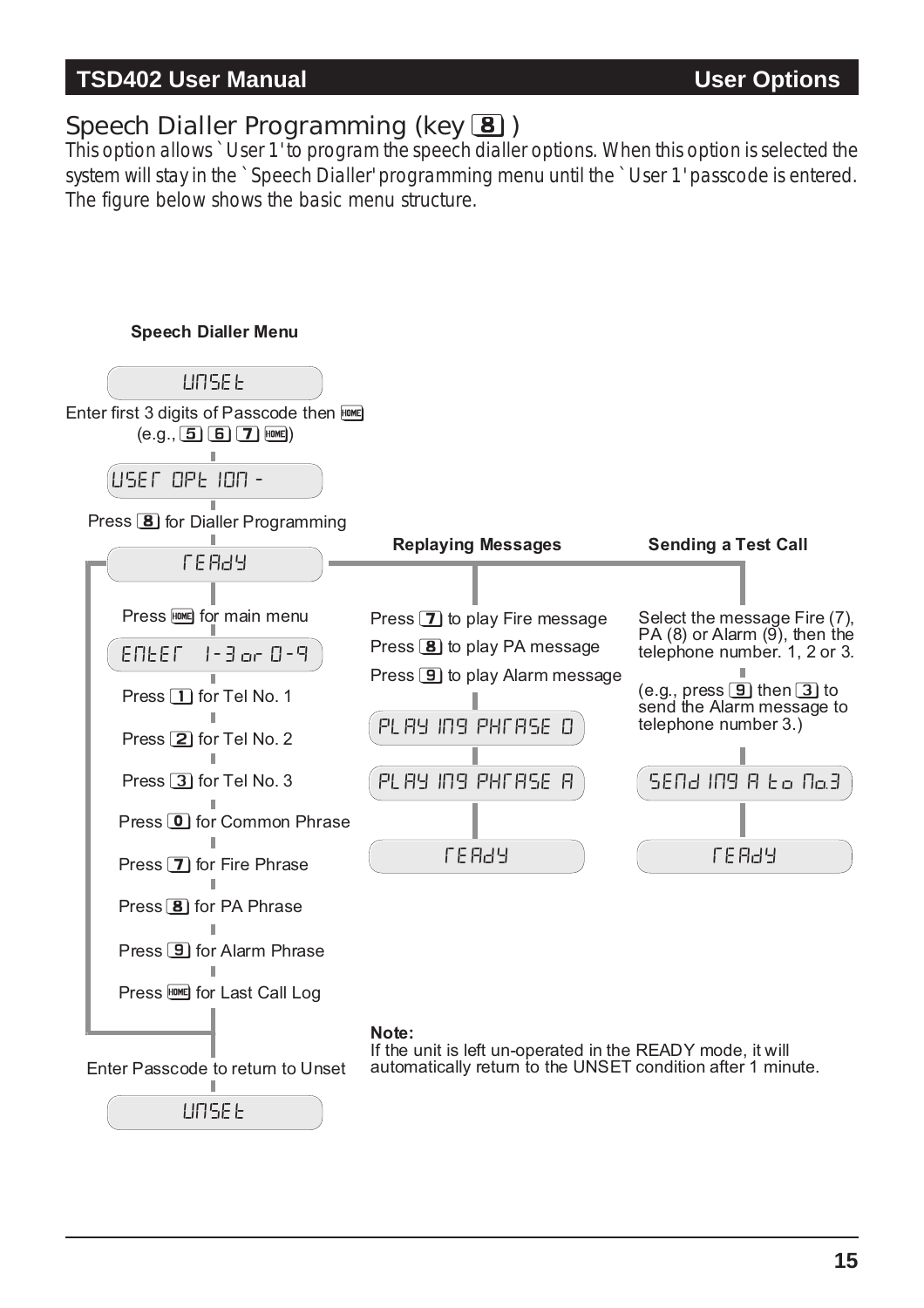#### Programming Telephone Numbers

The TSD402 can store up to three telephone numbers with a maximum of 16 digits for each. Before storing any telephone numbers, the permission of the persons being called must be obtained. The `Emergency Services' telephone number (999 &112) cannot be stored.

When the TSD402 dials a telephone number it will automatically select the correct dialling format. Currently in the U.K. there are two formats:

| <b>Pulse Dialling</b> | Disconnect (LD). |  |  | - This is the older format and is sometimes referred to as Loop      |  |  |
|-----------------------|------------------|--|--|----------------------------------------------------------------------|--|--|
| <b>Tone Dialling</b>  | Frequency (MF).  |  |  | - This is the modern format and is sometimes referred to as Multiple |  |  |

Any or all of the telephone numbers can be selected to override the automatic format selection and be forced into dialling the number in one of the above formats, if required.

If the TSD402 is connected to an internal PABX telephone exchange system, normally the exchange requires a pre-fixed digit to be dialled before obtaining an outside line (normally 9). Some exchanges also require a pause after the pre-fixed digit before dialling the telephone number. When entering telephone numbers it is possible to insert a 3 second pause, if required.

The functionality of the **HOME** key changes when programming telephone numbers, as follows:

| Erase number          |        | A short press of the <b>HDME</b> key when the current number is displayed will<br>clear the display.                                                                                                                                                        |
|-----------------------|--------|-------------------------------------------------------------------------------------------------------------------------------------------------------------------------------------------------------------------------------------------------------------|
| Accept number         |        | Press the HOME key for 3 seconds to enter the number shown on the<br>display into the non-volatile memory.                                                                                                                                                  |
| <b>Tone Dialling</b>  |        | A short press of the HIMME key when the display is blank will cause a $E'$<br>to be displayed, indicating `Tone dialling' is selected. Proceed by<br>entering the digits of the telephone number you require to `Tone Dial'.                                |
| <b>Pulse Dialling</b> |        | Two short presses of the $\lceil \log w \rceil$ the display is blank will cause a $\lceil P' \rceil$<br>to be displayed, indicating `Pulse dialling' is selected. Proceed by<br>entering the digits of the telephone number you require to `Pulse<br>Dial'. |
| Inserting a Pause     | $\sim$ | A short press of the [key after any digit has been entered will cause a P<br>to be displayed, indicating a pause has been inserted. Proceed by<br>entering the remaining digits of the telephone number.                                                    |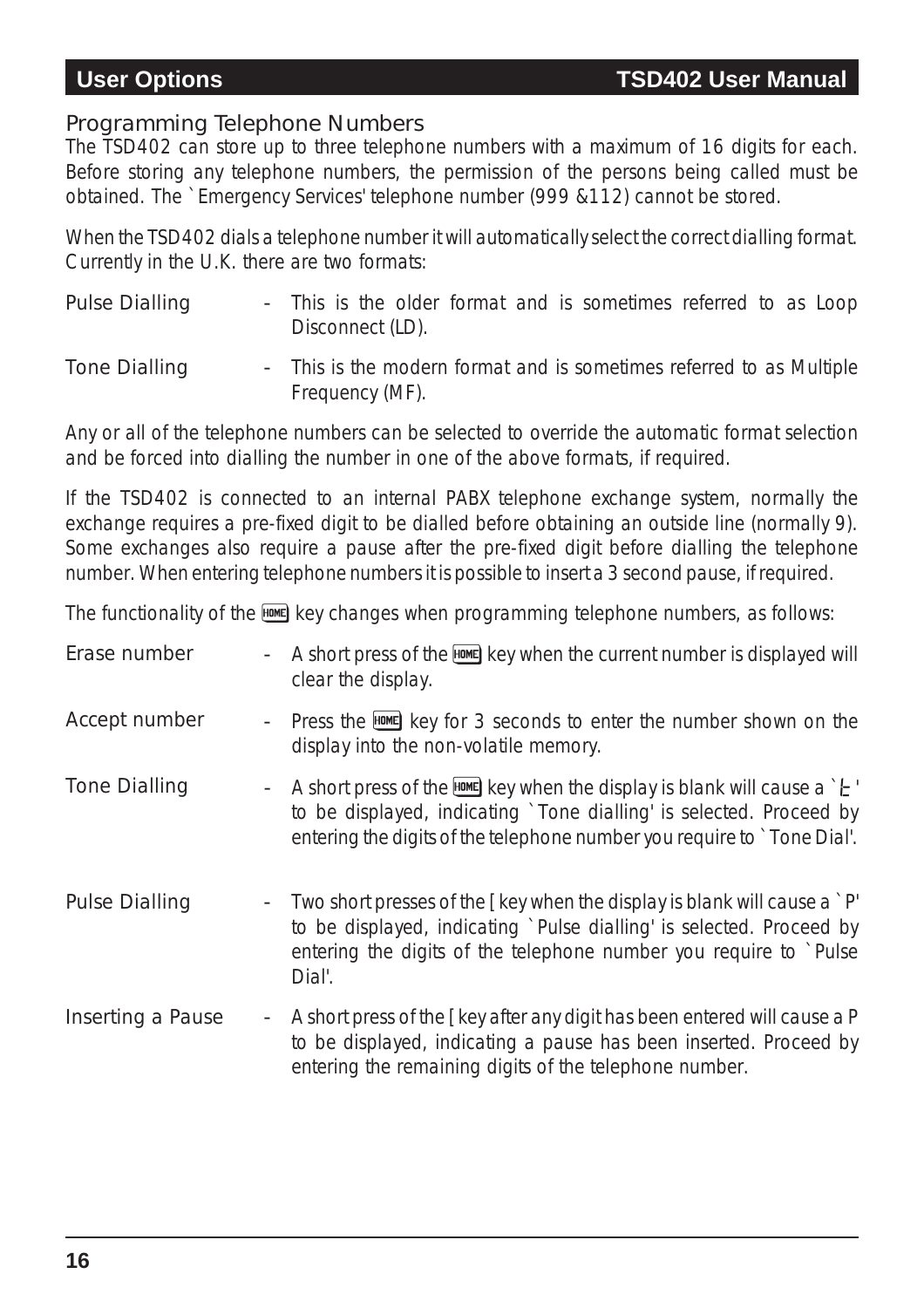#### **TSD402 User Manual User Options**

#### Programming Telephone Numbers (Cont.)





#### **Note:**

Pressing the **AWAY** key during programming will abandon the operation and the display will return to READY.



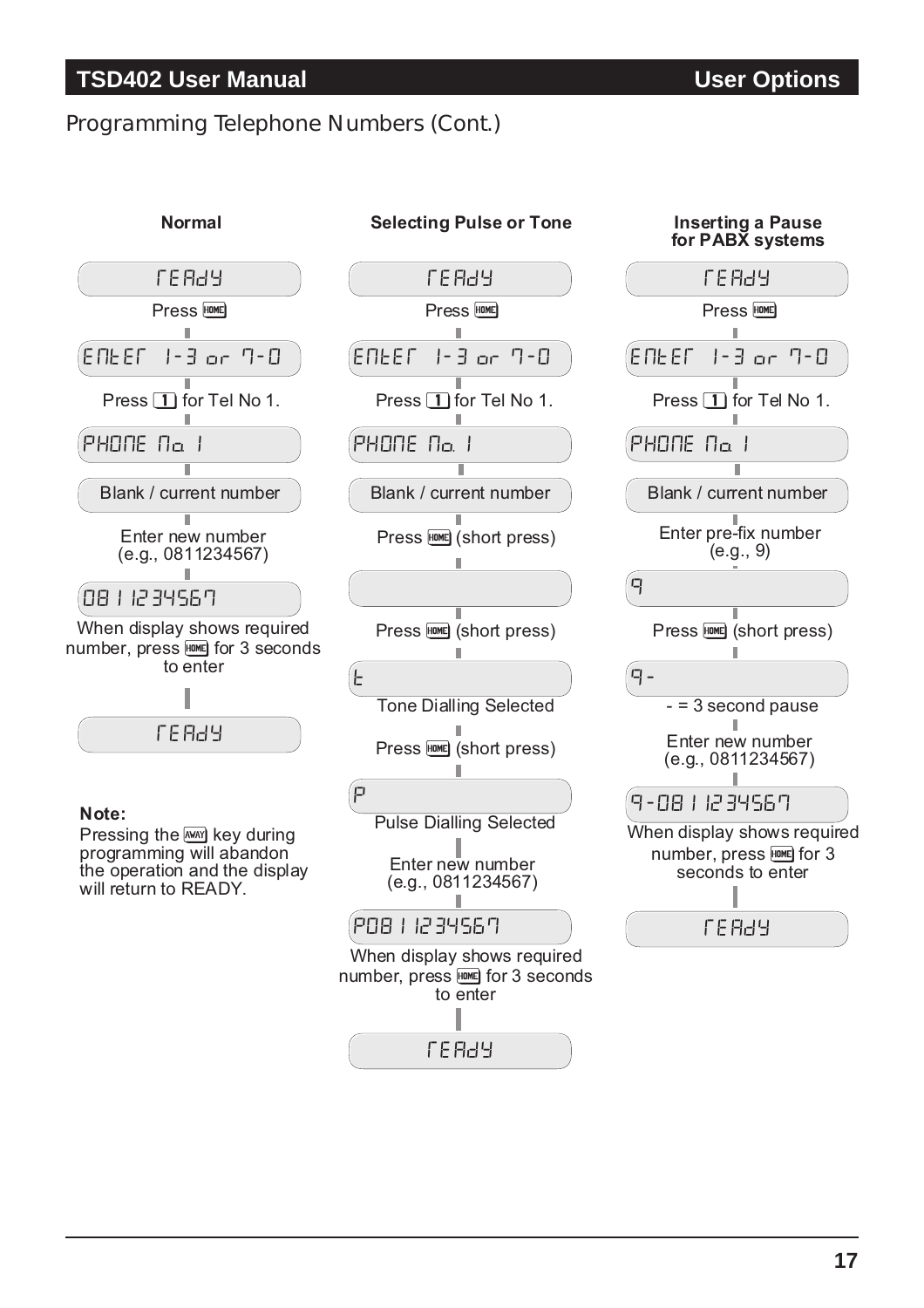### **User Options TSD402 User Manual**

**Recording Messages**

#### Recording Messages

The TSD402 has a built-in microphone and speaker so that phrases can be recorded and replayed directly from the unit. Messages are formed by combining a common phrase (0) and one of the alarm phrases (F, P or A).

When the out-going call is answered the unit plays the common phrase (0) and one of the three alarm phrases F, P or A. Phrase 0 normally states the name and address of the user and phrases F, P and A relate to the alarm type (FIRE ,PA, ALARM).

There is 60 seconds of recording time available for phrases and each phrase can be any length as long as the total does not exceed 60 seconds. For example, the common phrase may be 12 seconds, `phrase F' 5 seconds, `phrase P' 8 seconds and `phrase A' 7 seconds.

All phrases must be recorded and they must be recorded in order (Phrase 0, F, P then A). If however a phrase is not required it must still be selected and have a blank message recorded. This is achieved by selecting the relevant phrase and pressing [ to start the recording process and then pressing ] immediately to stop the recording process. If any of the phrases are re-recorded at any time all subsequent phrases must be re-recorded (e.g., if Phrase P is re-recorded, then phrase A must also be re-recorded).

If the system only requires a single message (e.g. alarm only) it is permissible to record the whole message in to the common phrase (0).

Before recording phrases it is advisable to prepare them first by writing them down.

| FE 889                                                                                       |
|----------------------------------------------------------------------------------------------|
| Press FIOME for main menu                                                                    |
| ENLEF 1-3 or 0-9                                                                             |
| Press 0 for Common<br>Phrase                                                                 |
| Press <b>7</b> for Fire Phrase                                                               |
| Press <b>8</b> for PA Phrase                                                                 |
| Press <b>9</b> for Alarm Phrase                                                              |
| (e.g., press <b>[0]</b> )                                                                    |
| <b>FECORE PHFASE O</b>                                                                       |
| Press FIDME to start recording                                                               |
| <b>FECORE INS</b><br>17 I                                                                    |
| Speak loud and clearly<br>into the unit.                                                     |
| <b>FECOR 3 189</b><br>¦¦−                                                                    |
| The display will show how<br>much recording time has<br>been used for the selected<br>phrase |
| Press the <b>AWAY</b> key to stop<br>recording                                               |
| <u> LE H9A</u>                                                                               |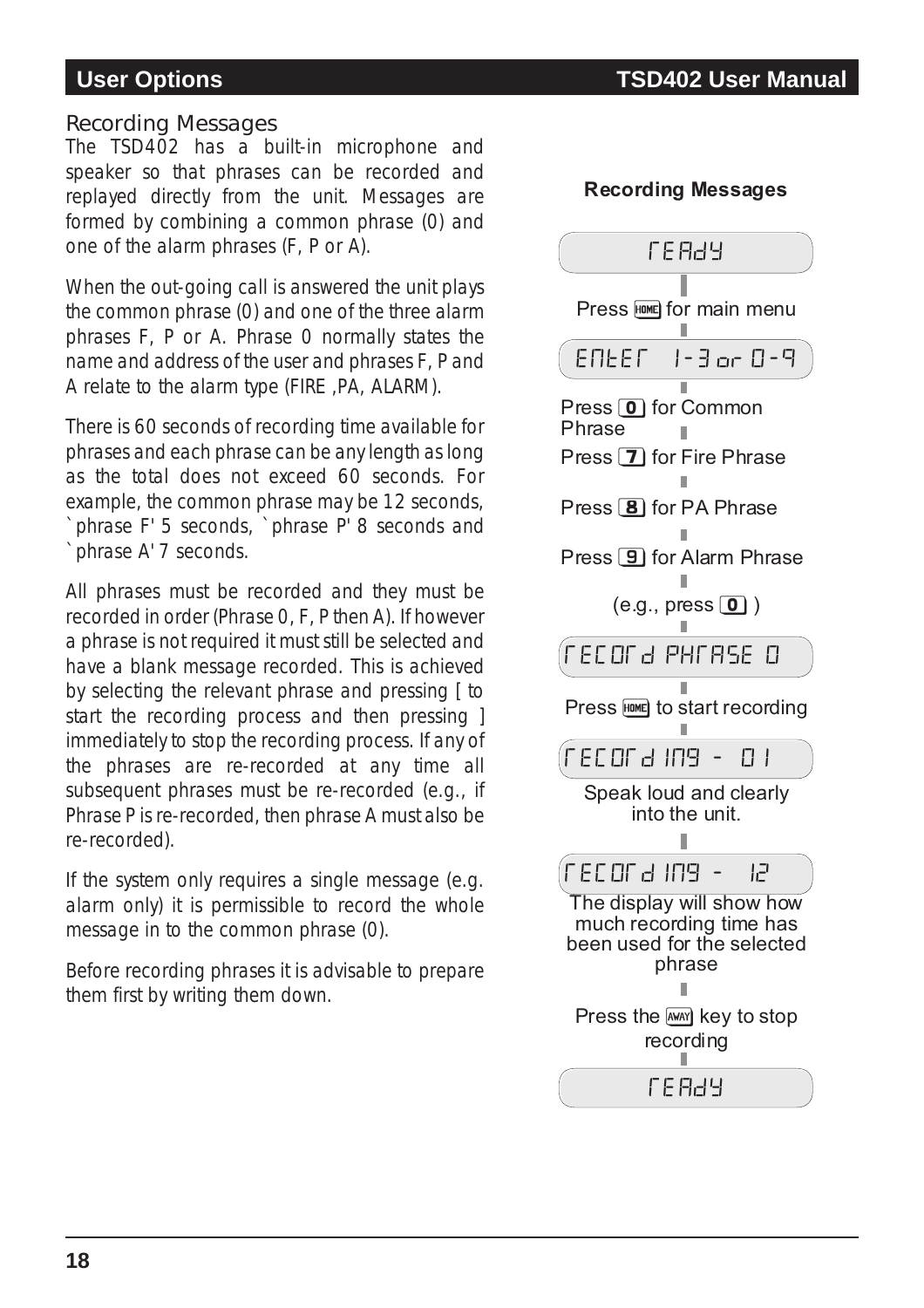### <span id="page-20-0"></span>**TSD402 User Manual User Options**

#### Replaying Messages

Once the phrases have been recorded it is possible to play them back through the built-in loudspeaker within the TSD402.

#### **Replaying Messages**



#### Call Acknowledgement procedure

When the call is answered, the message is played. At the end of its message the TSD402 sends an audible `beep' which must be answered within 2 seconds using the tone generated by pressing the [8] button on a touch-tone telephone. On hearing the [8] tone the TSD402 immediately sends a second `beep' which must be answered in the same way. If successful, a multi-tone confirmation signal is then heard, if not then the message is repeated with the acknowledgement `beeps' again.

#### Points To Note:

- 1 The TSD402 will not acknowledge signals from Pulse Dialling telephones or those with short duration tones. Check all recipients phones by calling them and getting them to press their [8] button. If a series of clicks is heard (or the tone cannot be sustained by holding down the button) then a Tone Dialling Simulator will be needed to successfully acknowledge the TSD402 messages (Contact your installation company for details).
- 2 No harm is done by not acknowledging the message as the unit simply repeats it four times and then aborts the call. The unit will then dial the next telephone number.
- 3 The procedure is fairly quick and should be practised by all recipients under test conditions. The [8] button must be pressed within 2 seconds of each `beep' and should be held down for between to 1 seconds. If either tone is not `seen' by the TSD402 the message is repeated again.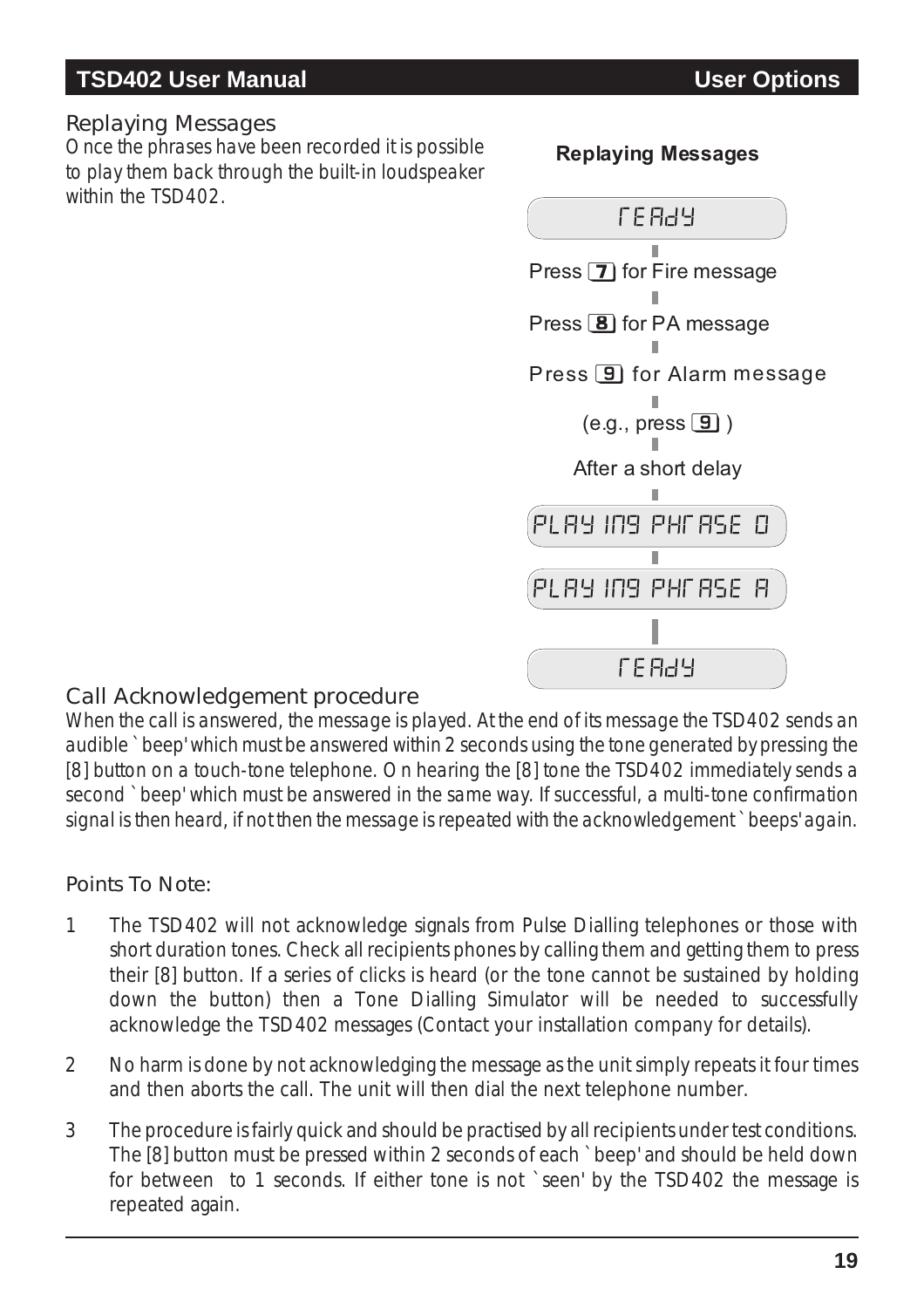#### Sending a Test Call

It is possible to test that each message plays to each of the telephone numbers, e.g., you may want to test that ` Alarm Message' plays to telephone number 1 or the `Fire Message' to telephone number 3 etc.

Before sending a test call it is very important that the person that is being called is familiar with the Call Acknowledgement Procedure. This will ensure that the TSD402 is successfully cleared down.

If the TSD402 is not cleared down when it is triggered it will either dial the next telephone number (if one is programmed) or re-dial the first telephone number a further two times.

#### **Operation**

Once a test call is initiated the unit will dial the telephone number and wait until ringing tone is detected. When the unit detects the tone, the display will show `Ringing'. If the ringing tone is not detected within 5 seconds the unit will start to play the message. If the ringing tone is detected the unit will wait until the person picks up the call. If after 1 minute the call has not been answered the display will show `NO REPLY' then the unit will re-dial the number.

The unit plays common phrase (Name & Address) then the selected phrase (Fire, PA or Alarm). At the end of the selected phrase, the person receiving the call must carry out the Call Acknowledgement Procedure.

If the call is successfully acknowledged the display will show `CALL SUCCESSFUL'. If the person receiving the call fails to acknowledge it on the first attempt the unit will repeat the message four times, giving them the opportunity to acknowledge the call at the end of each message. However if at the end of the last attempt they still fail to acknowledge the call the display will show `NO REPLY'. The unit will clear down for 6 seconds, then re-dial the telephone number for a second attempt, in total the unit will only attempt the telephone number three times before shutting down completely.

Note:Test calls may be cancelled at any time by pressing the **AWAY** key.

### **Sending a Test Call**

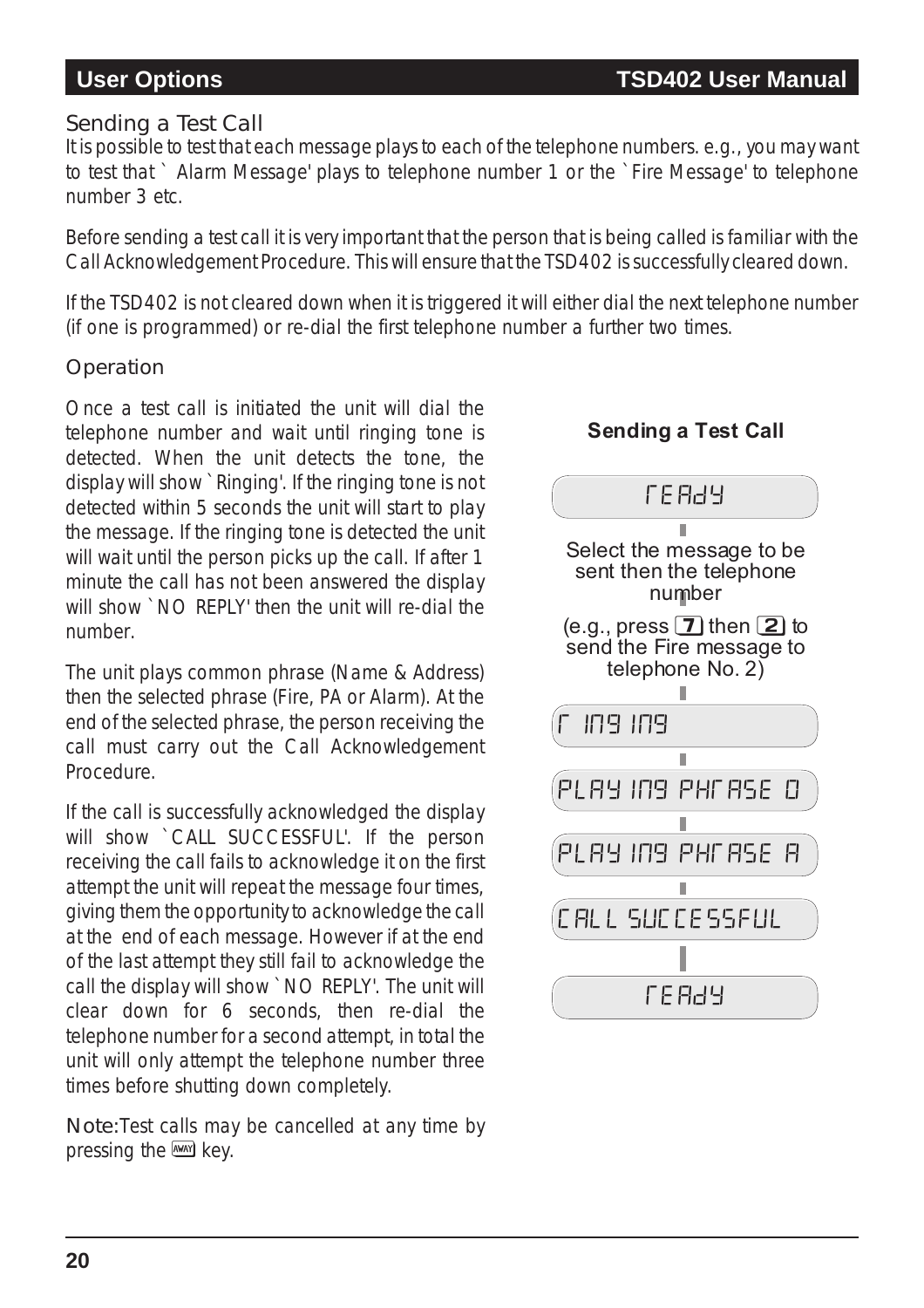#### **TSD402 User Manual User Options**

#### Test Activation

The option allows the unit to simulate an alarm activation from one of the alarm channels (Fire, PA or Alarm). When this test option is used the unit will go through the sequence of dialling all telephone numbers until the call is acknowledged. The numbers it dials are dependent on how the `Dialler Reporting Options' are configured (see page 25) and how the `Acknowledgement Option' is set (see page 22). The example below shows the default operation.

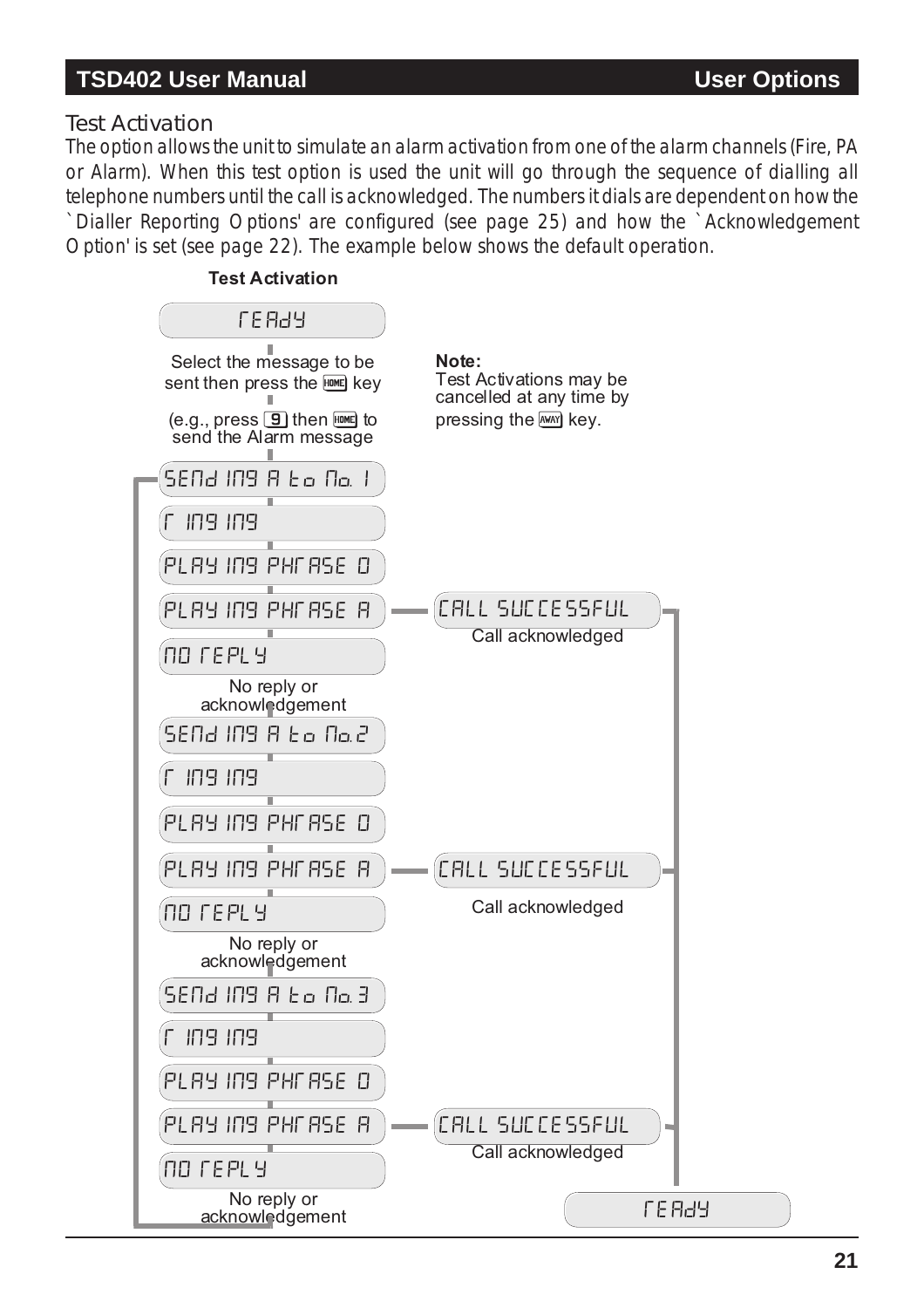#### <span id="page-23-0"></span>Changing the Acknowledgement Option

The TSD402 acknowledgement can be set to one of the following options:

- CLEARED BY ANY 1 The TSD402 will clear-down when the call is acknowledged by any one of the three recipients (this is the default setting).
- CLEARED BY ANY 2 The TSD402 will clear-down when the call is acknowledged by any two of the three recipients.
- CLEARED BY ALL 3 The TSD402 will clear-down when the call is acknowledged by all three recipients.
- CLEARED BY NO 1 The TSD402 will clear-down when the call is answered by any of the three recipients (i.e., no acknowledgement required).

#### Acknowledgement Option

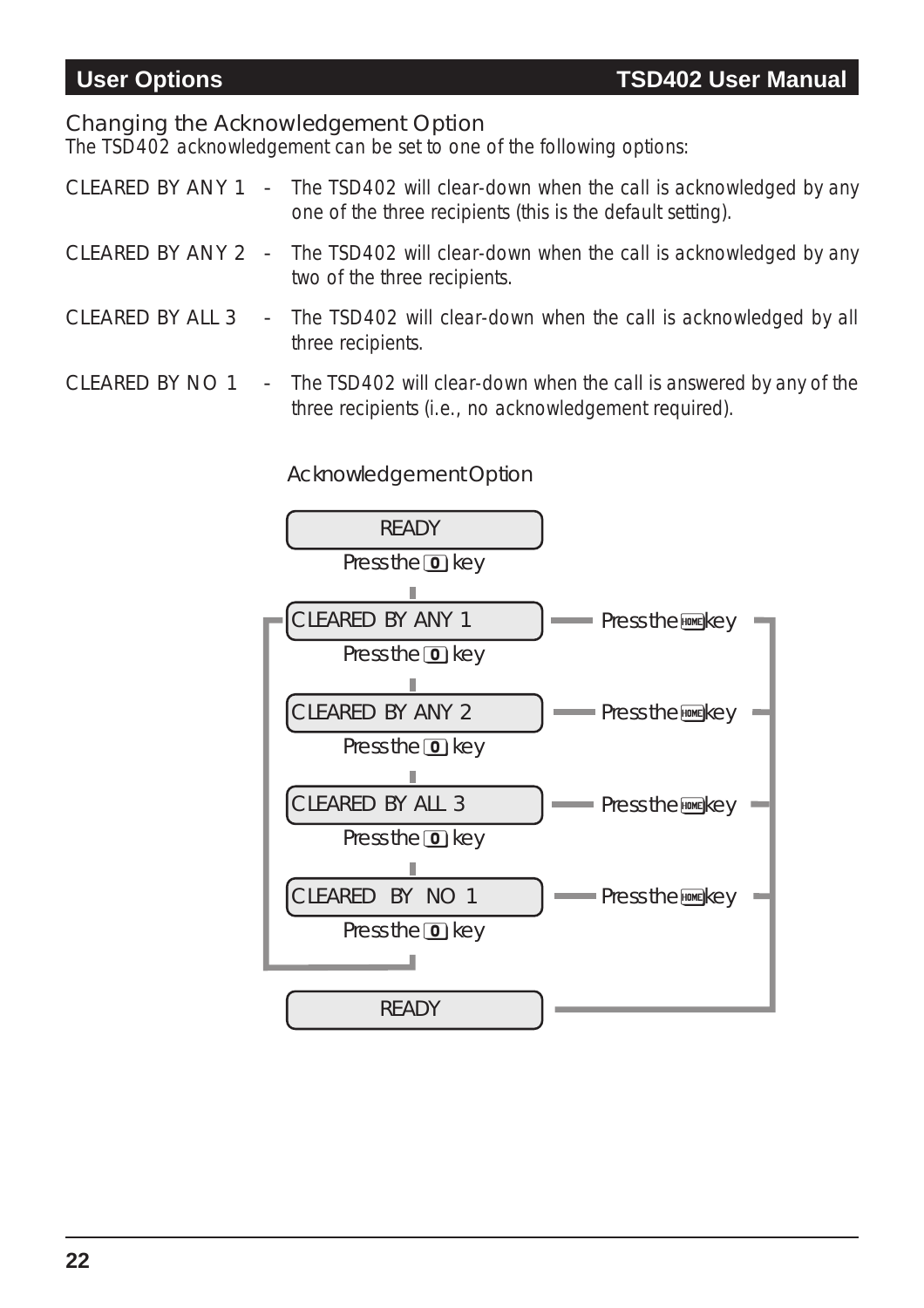#### **TSD402 User Manual User Options**

#### Viewing the Last Call Log

When a call is successfully acknowledged the TSD402 stores the event in a `Last Call Log'. When the log is viewed the display will show the alarm that was sent (F, P and A) and the telephone number(s) that acknowledged the call.





#### Cancelling an Activation

Occasionally you may trigger your alarm by accident and cause the TSD402 to send an unwanted call. When this happens the unit may be stopped by entering a valid user passcode.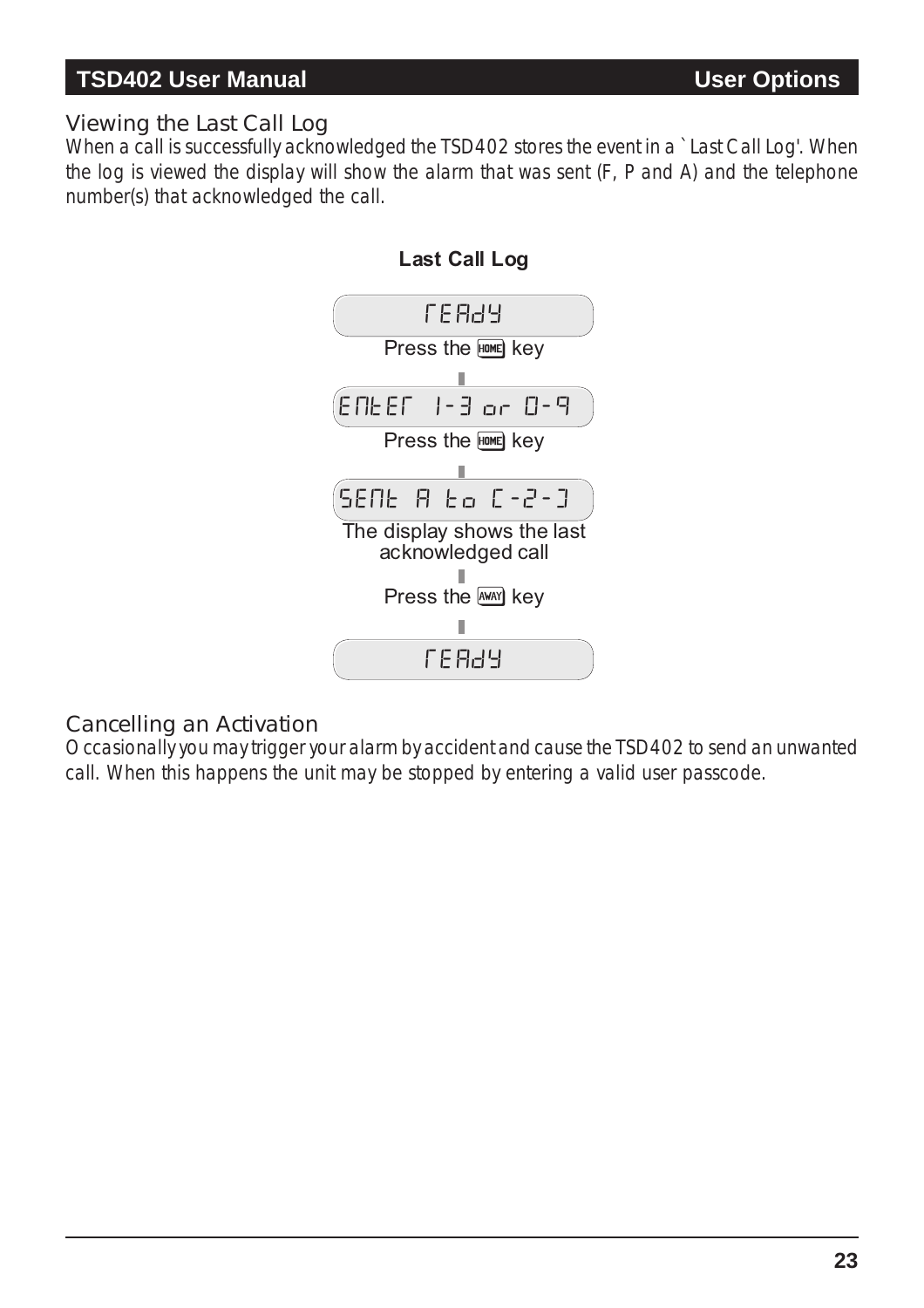## <span id="page-25-0"></span>View Event Log (key  $\boxed{9}$ )

The TSD402 will store up to 64 events within the memory log. When this option is selected the most recent event is displayed first. Pressing the **FINKE** key takes you backwards through the Log and pressing the **NAM** key abandons the View Log option. Table 1 shows event log descriptions.



| Display          | Description                                                            |
|------------------|------------------------------------------------------------------------|
| <b>AC OFF</b>    | Mains power removed.                                                   |
| <b>AC ON</b>     | Mains power restored.                                                  |
| I AU PL EA       | Auxiliary or panel lid tamper alarm.                                   |
| <b>GALLFLL</b>   | Battery fault.                                                         |
| ICCE AL -        | Full alarm from zone $1 - 5$ (F = Final Exit when system is part-set). |
| ICOJE ER         | Code Tamper (4 incorrect passcode entries).                            |
| ENERSED          | Entry timed-out (system not unset after activating F/Exit zone).       |
| IF IFE AL        | Fire Alarm activated.                                                  |
| <b>SEE R</b>     | AWAY set (Full).                                                       |
| <b>SEE FR IL</b> | System failed to set.                                                  |
| SEE H            | HOME set (part-set).                                                   |
| LUSEF            | User 1 or 2 passcode entered (User $3 =$ Keyswitch).                   |
|                  | No Event                                                               |

Table 1 Log Event Codes and Descriptions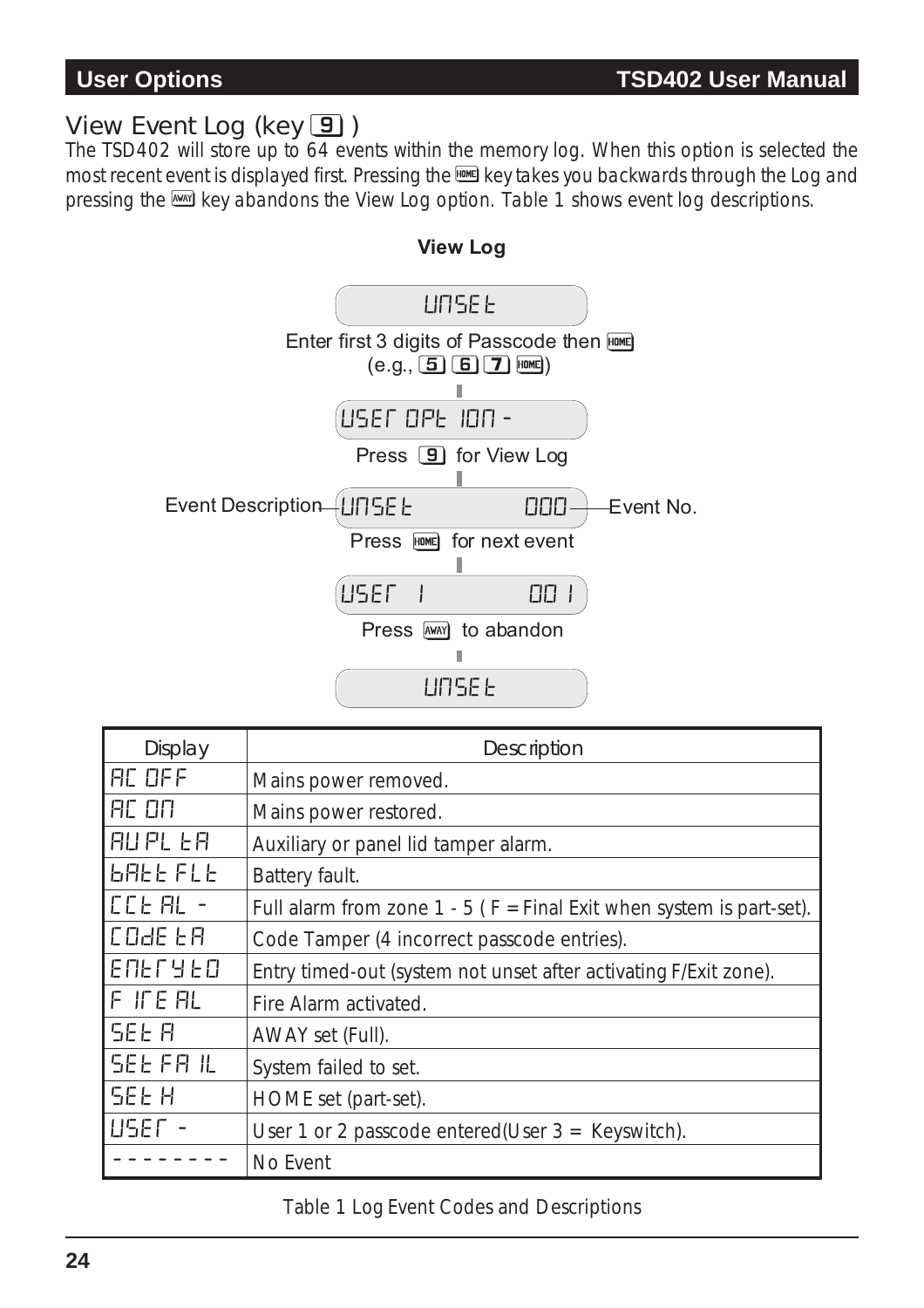#### <span id="page-26-0"></span>**TSD402 User Manual User Options**

# Dialler Reporting Options (key 0)

Each alarm type (Fire, PA or Alarm) may be programmed to report only to selected telephone numbers. For example the Fire activation may be programmed to report to all three telephone numbers, whereas the Alarm activation may be programmed to report only to telephone numbers 1 and 3 etc.



#### **Dialler Reporting Options**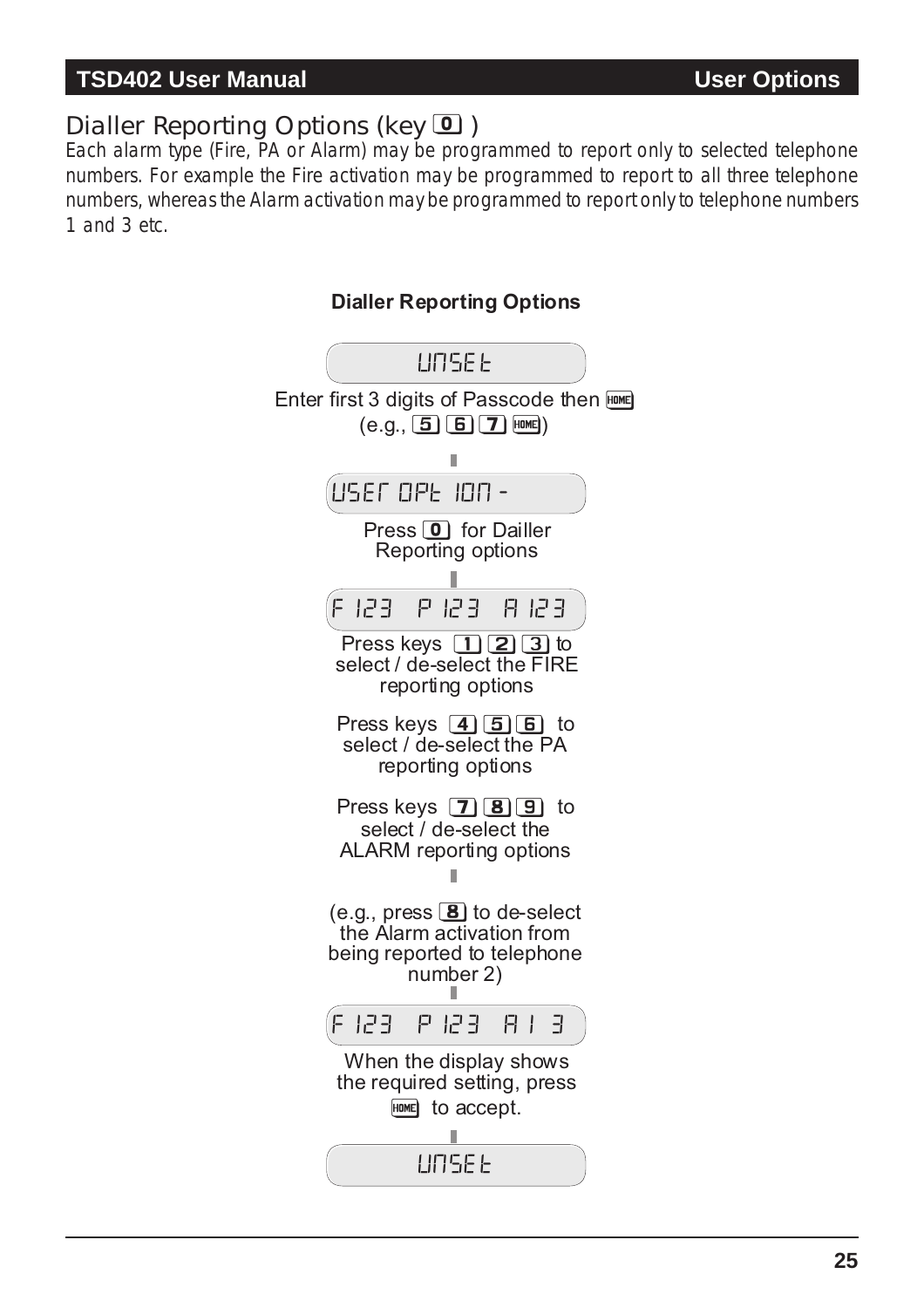# <span id="page-27-0"></span>Remote Keypads

### Introduction

The TSD402 system may have been fitted with one or more remote keypads to allow remote operation of the system. The remote keypad uses LED indicators to show zone faults and alarms, and an internal sounder to indicate exit and entry tones.

## Remote Keypad Layout



### Using Remote Keypads

It is advisable that the remote keypad is only used forsetting/part-setting and unsetting, although it can be used for limited programming and testing of the system. However, if a menu option is selected which is not programmable using the remote keypad (e.g., Dialler Programming) all zone indicator LEDs will flash. If this occurs press the AWAY key to abandon the option, the system will return to the unset mode and the green unset LED on the remote Keypad will be illuminated.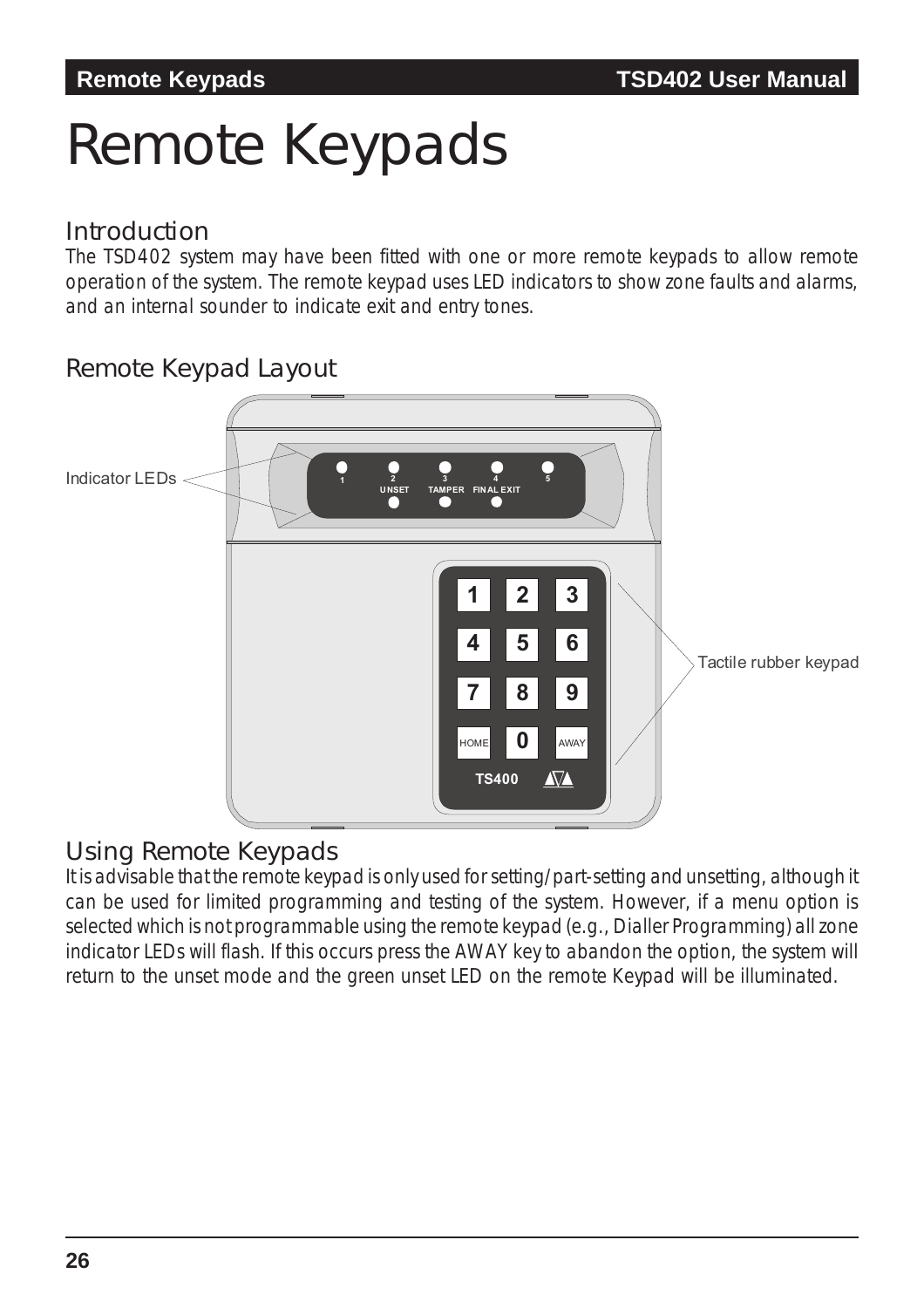# <span id="page-28-0"></span>Troubleshooting

# Alarm System troubleshooting

| Problem<br>Cause<br>Action | $\frac{1}{2}$<br>$\overline{\phantom{a}}$  | I enter my passcode to set the system but the panel gives me an intermittent<br>sound and the display shows a zone is in fault.<br>The tone indicates that a detector is active or a door has been left open. The<br>display indicates which detector or door is active.<br>Close doors, wait 10 seconds and try again. If the problem persists contact your<br>alarm company. |
|----------------------------|--------------------------------------------|--------------------------------------------------------------------------------------------------------------------------------------------------------------------------------------------------------------------------------------------------------------------------------------------------------------------------------------------------------------------------------|
| Problem                    | $\blacksquare$                             | When I came in and entered my passcode the display shows an alarm code and<br>gave an intermittent beep.                                                                                                                                                                                                                                                                       |
| Cause                      |                                            | The indication on the display shows the alarm zone that was activated when the<br>system was set.                                                                                                                                                                                                                                                                              |
| Action                     | $\overline{\phantom{a}}$                   | Check the building for signs of a break in then refer to the section on Resetting<br>after an Alarm.                                                                                                                                                                                                                                                                           |
| Problem                    | $\overline{\phantom{a}}$                   | The panel beeps every time I open certain doors or walk in front of movement<br>detectors.                                                                                                                                                                                                                                                                                     |
| Cause                      |                                            | The TSD402 has a facility called CHIME, which generates a two-tone sound<br>from the control panel every time certain zones are activated.                                                                                                                                                                                                                                     |
| Action                     | $\blacksquare$                             | To turn this facility on or off, see the section on Changing Chime Zones.                                                                                                                                                                                                                                                                                                      |
| Problem                    | $\equiv$                                   | The display indicates $H_U$ PL E H and the internal sounder activates during the<br>unset condition.                                                                                                                                                                                                                                                                           |
| Cause                      |                                            | This shows that the panel has detected an `Auxiliary' or `Panel Lid' tamper fault,<br>i.e. a wiring fault, a cover removed from a detector or control panel, or external<br>siren.                                                                                                                                                                                             |
| Action                     | $\qquad \qquad -$                          | Enter your passcode to silence the alarm then call your alarm company<br>immediately.                                                                                                                                                                                                                                                                                          |
| Problem<br>Cause           | $\blacksquare$<br>$\overline{\phantom{a}}$ | When the alarm was activated, the external siren pulsed.<br>The TSD402 has a facility to monitor smoke detectors. If one of these is<br>activated, the external siren will pulse to show that the alarm was caused by a<br>fire and not a burglar.                                                                                                                             |
| Action                     |                                            | Check the smoke detector to ensure that they are clear of smoke. If the problem<br>persists contact your alarm company.                                                                                                                                                                                                                                                        |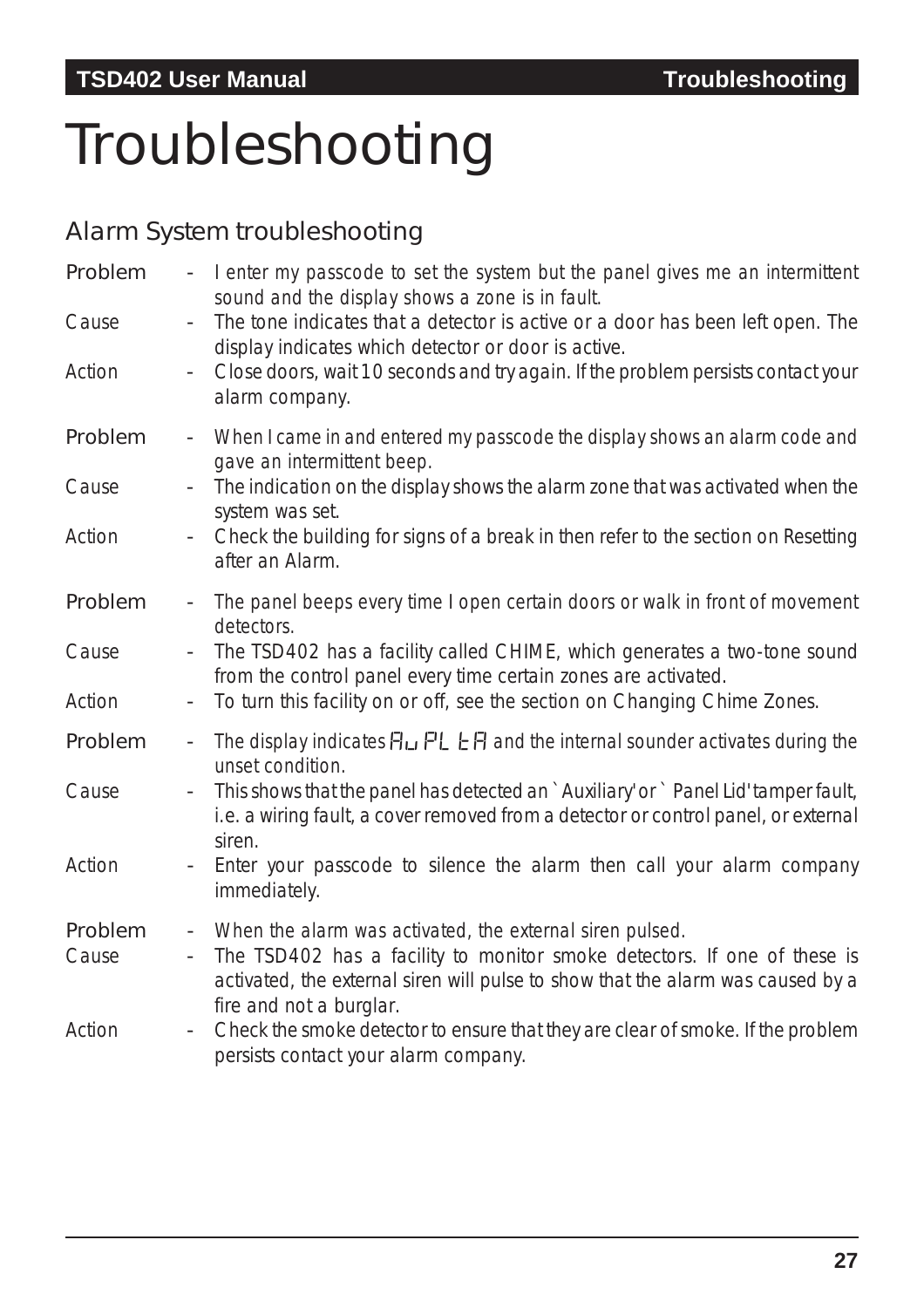| Problem                    | $\overline{\phantom{a}}$                                                  | The display shows $LITSEE$ HE OFF and the internal sounders beeps every<br>minute.                                                                                                                                                                           |
|----------------------------|---------------------------------------------------------------------------|--------------------------------------------------------------------------------------------------------------------------------------------------------------------------------------------------------------------------------------------------------------|
| Cause                      | $\equiv$                                                                  | The mains power to the panel is off or the internal fuse has blown. The system<br>will operate from the internal battery for about 8 hours.                                                                                                                  |
| Action                     | $\equiv$                                                                  | Enter you passcode to silence the beeps, if the mains power to the building is<br>on, contact your alarm company.                                                                                                                                            |
| Problem<br>Cause<br>Action | $\blacksquare$<br>$\overline{\phantom{a}}$<br>$\mathcal{L}_{\mathcal{A}}$ | When setting the system, the outside strobe starts to flash.<br>This shows that the system has failed to set correctly.<br>Re-enter the building and enter your passcode to unset the system. Check that<br>all doors and windows are closed, and try again. |
| Problem                    | $\mathcal{L}_{\mathcal{A}}$                                               | Although I follow the correct procedure, the system will not allow me to change<br>my passcode.                                                                                                                                                              |
| Cause                      | $\equiv$                                                                  | The TSD402 analyses the new code entered and may refuse to accept certain<br>code combinations for technical reasons.                                                                                                                                        |
| Action                     |                                                                           | Try repeating the procedure with a different passcode.                                                                                                                                                                                                       |
| Problem                    | $\equiv$                                                                  | The TSD402 `beeps' every 30 seconds and the display shows:<br>PLEASE FE-FECOF 2                                                                                                                                                                              |
| Cause                      |                                                                           | The mains and battery power for the system has been interrupted, and the<br>speech dialler messages have been erased.                                                                                                                                        |
| Action                     | $\overline{\phantom{a}}$                                                  | Re-program all messages as required (contact your installation company for<br>further advice if the the problem re-occurs).                                                                                                                                  |

# Speech Dialler Troubleshooting

| Problem                    | $\sim$                                                           | The unit will not dial the telephone number that I have programmed.                                                                                                                                                                                                        |
|----------------------------|------------------------------------------------------------------|----------------------------------------------------------------------------------------------------------------------------------------------------------------------------------------------------------------------------------------------------------------------------|
| Cause                      | $\omega_{\rm c}$                                                 | Number incorrectly dialled                                                                                                                                                                                                                                                 |
| Action                     | $\overline{\phantom{a}}$                                         | Check the telephone number you are calling has been entered correctly.                                                                                                                                                                                                     |
| Problem<br>Cause<br>Action | $\overline{\phantom{a}}$<br>$\equiv$<br>$\overline{\phantom{a}}$ | When sending a Test call the display shows: $\prod \Gamma \in \mathbb{P}$ . $\Box$<br>The call was not answered or acknowledged by the recipient.<br>Ring the recipient and check they have followed the call acknowledgement<br>procedure.                                |
| Problem                    | $\pm$                                                            | When sending a Test call the the display shows: E [1989]                                                                                                                                                                                                                   |
| Cause                      | $\overline{\phantom{a}}$                                         | The recipient is on another call.                                                                                                                                                                                                                                          |
| Action                     | $\overline{\phantom{a}}$                                         | Wait until they have finished the call and try again.                                                                                                                                                                                                                      |
| Problem<br>Cause<br>Action | $\overline{\phantom{a}}$<br>$\sim$                               | When sending a Test call the display shows: LINDLE R INRELE<br>The TSD402 has dialled the number and detected something other than a<br>`ringing' or `engaged' tone (e.g., a B.T. or Cellnet recorded message).<br>Check the number using a normal telephone or try again. |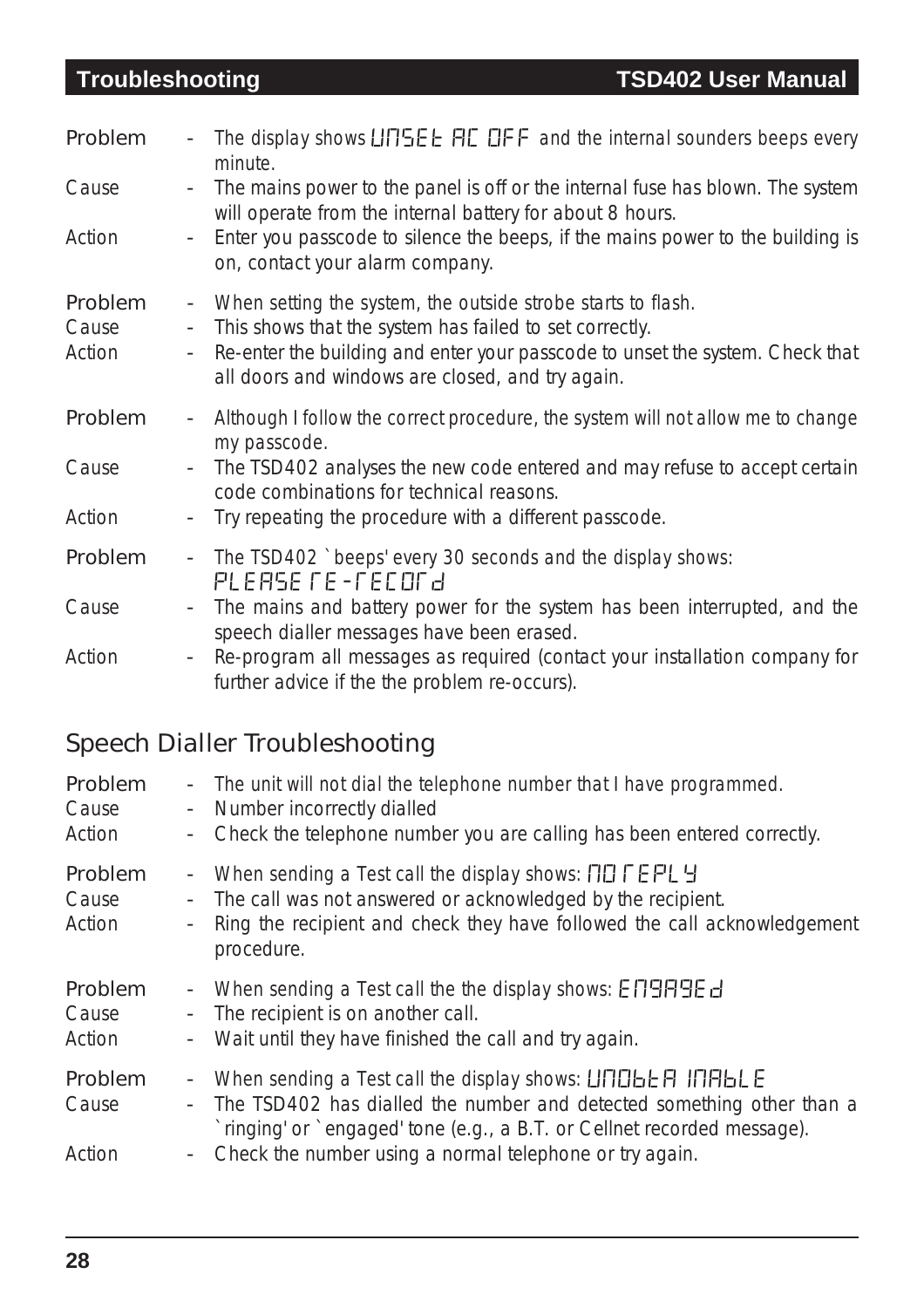#### **TSD402 User Manual Troubleshooting**

| Problem | $\sim 10^{-1}$           | When the unit calls the recipient they can't acknowledge the unit by pressing the<br>number [8] button.                                                                                                                                                                                                                                                          |
|---------|--------------------------|------------------------------------------------------------------------------------------------------------------------------------------------------------------------------------------------------------------------------------------------------------------------------------------------------------------------------------------------------------------|
| Cause   | $\sim$                   | Incorrect acknowledgement procedure.                                                                                                                                                                                                                                                                                                                             |
| Action  | $\overline{\phantom{a}}$ | Instruct the recipient in the correct procedure (see page 19).                                                                                                                                                                                                                                                                                                   |
| Cause   | $\overline{\phantom{a}}$ | Incompatible telephone.                                                                                                                                                                                                                                                                                                                                          |
| Action  | $\sim$                   | Call the recipient and ask them to press the number [8] button on their<br>telephone for 3 seconds. If you hear anything other than a 3 second tone, their<br>telephone is not capable of acknowledging the TSD402. This may be<br>overcome by using a tone pad to simulate the modern dialling tones. Contact<br>your installation company for further details. |
| Problem | $\sim$                   | The recipient has acknowledged the call but the TSD402 continues to dial the<br>second or third number.                                                                                                                                                                                                                                                          |
| Cause   | $\sim 10^{-1}$           | The `Acknowledgement Option' is set to `CLEARED BY ANY 2' or `CLEARED<br>BY ALL 3'.                                                                                                                                                                                                                                                                              |
| Action  |                          | Check the option is set to your required setting (see page 22).                                                                                                                                                                                                                                                                                                  |

# Speech Dialler Details

| Tel No. 1:              | Tel No. 2:             | Tel No. 3:             |
|-------------------------|------------------------|------------------------|
| Common Phrase:          |                        |                        |
|                         |                        |                        |
| Fire Phrase:            |                        |                        |
|                         |                        |                        |
| PA Phrase:              |                        |                        |
|                         |                        |                        |
| Alarm Phrase:           |                        |                        |
|                         |                        |                        |
| Fire Reports to:        | Tel No. 1<br>Tel No. 2 | Tel No. 3<br>$\sim 10$ |
| PA Reports to:          | Tel No. 1<br>Tel No. 2 | Tel No. 3              |
| Alarm Reports to:       | Tel No. 2<br>Tel No. 1 | Tel No. 3              |
| Acknowledgement Option: | $\overline{2}$<br>1    | 3<br>None              |